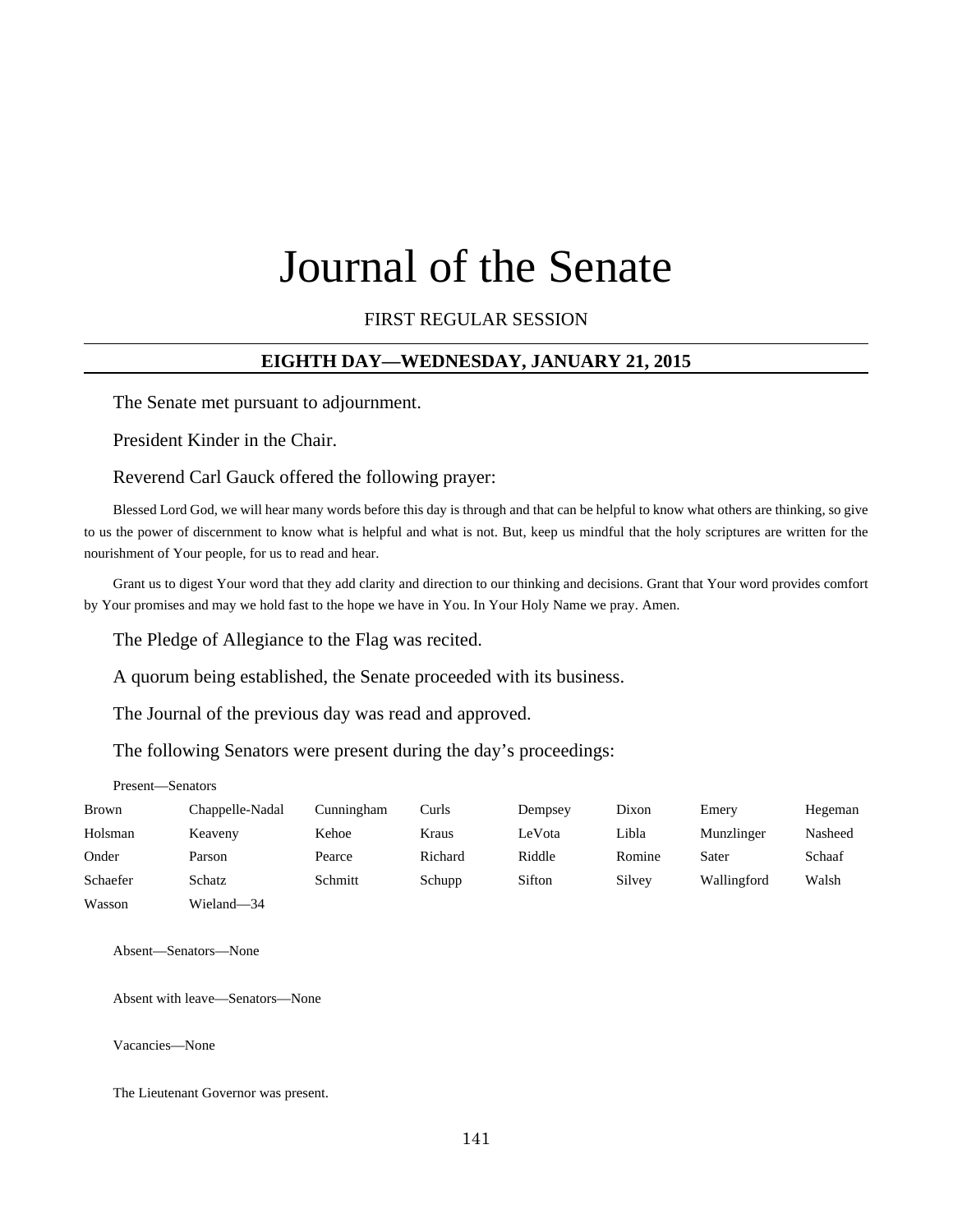## **RESOLUTIONS**

Senator Schaefer offered Senate Resolution No. 103, regarding the Columbia Art League, which was adopted.

Senator Libla offered Senate Resolution No. 104, regarding the SoutheastHEALTH Center of Stoddard County, Dexter, which was adopted.

Senator Libla offered Senate Resolution No. 105, regarding the Stoddard County Association for Retarded Citizens (ARC), Dexter, which was adopted.

Senator Libla offered Senate Resolution No. 106, regarding Anita Joyner, Dexter, which was adopted.

Senator Libla offered Senate Resolution No. 107, regarding Bootheel Recycling, Dexter, which was adopted.

Senator Libla offered Senate Resolution No. 108, regarding the Corner Cottage, Dexter, which was adopted.

Senator Riddle offered Senate Resolution No. 109, regarding Pat Enochs, LPN, Monroe City, which was adopted.

Senator Parson offered Senate Resolution No. 110, regarding the Fiftieth Wedding Anniversary of Mr. and Mrs. Gary Cunningham, Conway, which was adopted.

Senator Parson offered Senate Resolution No. 111, regarding the Fiftieth Wedding Anniversary of Mr. and Mrs. Kenny Harms, Ionia, which was adopted.

Senator Brown offered Senate Resolution No. 112, regarding Bill O'Neal, Waynesville, which was adopted.

Senator Schupp offered Senate Resolution No. 113, regarding the Covenant House, St. Louis, which was adopted.

## **CONCURRENT RESOLUTIONS**

Senator Munzlinger offered the following concurrent resolution:

#### SENATE CONCURRENT RESOLUTION NO. 10

Whereas, Congress enacted, and the President signed into law, the Healthy, Hunger-Free Kids Act of 2010; and

Whereas, under the new nutrition standards implemented in 2012, school meal programs have experienced increased costs and administrative burdens, while struggling with student acceptance of new menu items and increased plate waste; and

Whereas, as a result of the new nutrition standards, one million fewer students are choosing school meals each day; and

Whereas, approximately forty-seven percent of school meal programs report that overall revenue declined in the 2012-2013 school year; and

Whereas, school districts need relief from increasing operational costs associated with the federal mandates; and

Whereas, Missourians would benefit from a more common sense approach to school nutrition:

Now Therefore Be It Resolved that the members of the Missouri Senate, Ninety-eighth General Assembly, First Regular Session, hereby urge the Missouri congressional delegation to make changes in the Child Nutrition Act Reauthorization in 2015 to promote a healthy school environment for children, provide reasonable flexibility in the operation of school meal programs, maximize program efficiency, ensure overall sustainability of child nutrition programs, and encourage local school districts and school nutrition programs to work with local farm-to-table organizations where appropriate; and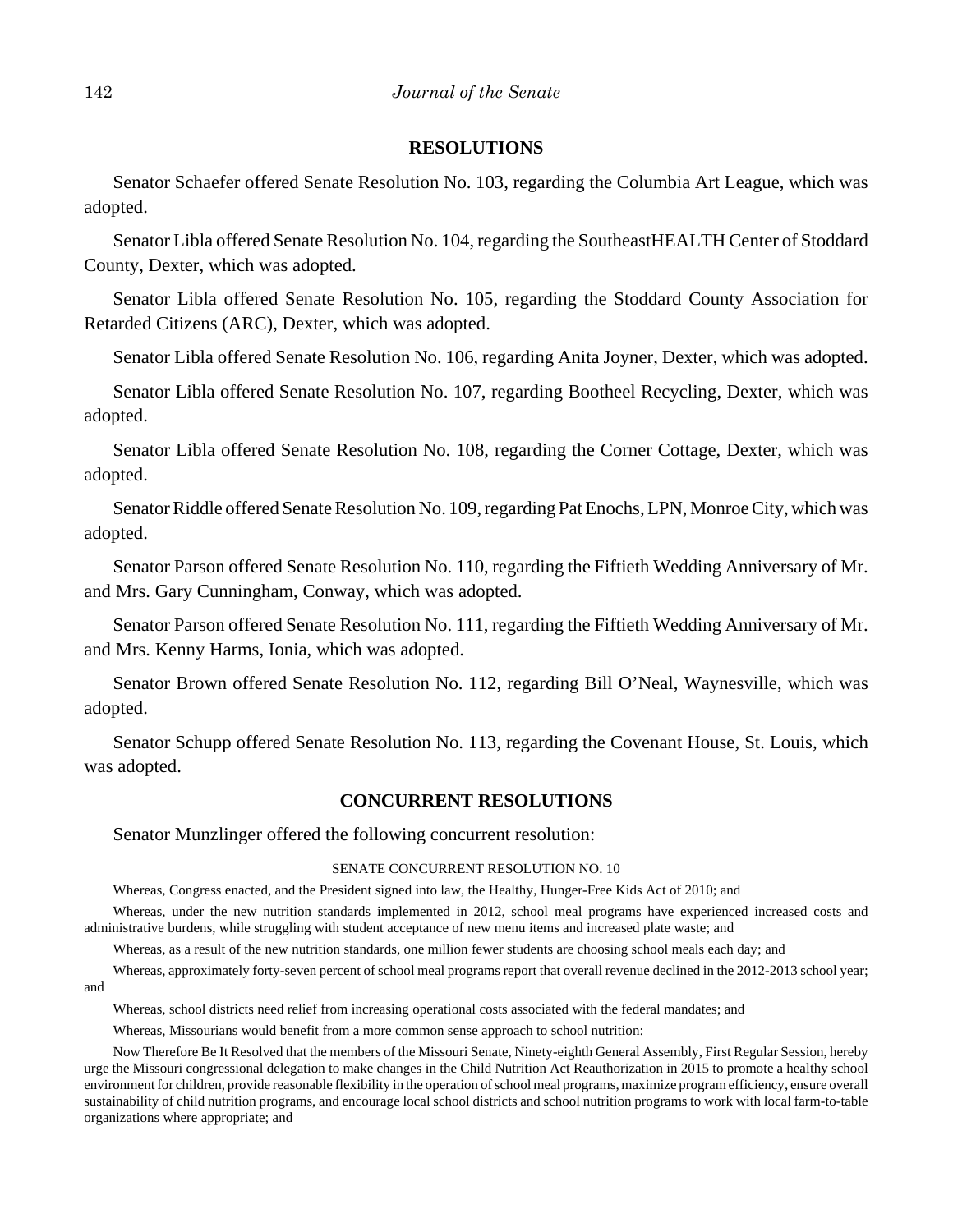Be It Further Resolved that the Secretary of the Missouri Senate be instructed to prepare properly inscribed copies of this resolution for each member of the Missouri congressional delegation.

## **RESOLUTIONS**

Senator Richard moved that **SR 101** be taken up for adoption, which motion prevailed.

On motion of Senator Richard, **SR 101** was adopted.

## **SECOND READING OF CONCURRENT RESOLUTIONS**

The following concurrent resolutions were read the 2nd time and referred to the Committee indicated:

**SCR 8**–Rules, Joint Rules, Resolutions and Ethics.

**SCR 9**–Rules, Joint Rules, Resolutions and Ethics.

#### **REFERRALS**

President Pro Tem Dempsey referred the Gubernatorial Appointment and addendums appearing on pages 134 and 135 of the Senate Journal for Tuesday, January 20, 2015 to the Committee on Gubernatorial Appointments.

# **MESSAGES FROM THE HOUSE**

The following message was received from the House of Representatives through its Chief Clerk:

Mr. President: I am instructed by the House of Representatives to inform the Senate that the House has taken up and passed **HCS** for **HCR 4** & **3**, entitled:

#### HOUSE COMMITTEE SUBSTITUTE FOR

#### HOUSE CONCURRENT RESOLUTION NOS. 4 & 3

Relating to disapproving the recommendations of the Missouri Citizens' Commission on Compensation for Elected Officials.

#### BE IT ENACTED BY THE GENERAL ASSEMBLY OF THE STATE OF MISSOURI, AS FOLLOWS:

WHEREAS, Article XIII, Section 3 of the Missouri Constitution charges the Missouri Citizens' Commission on Compensation for Elected Officials with setting the amounts of compensation paid to statewide elected officials, legislators, and judges; and

WHEREAS, the Constitution provides the Commission with a four-month window prior to its constitutional deadline for making salary recommendations to hold public hearings around the state to gather testimony related to salaries for affected state officials and to carefully consider whether pay increases are warranted; and

WHEREAS, the Missouri Citizens' Commission on Compensation for Elected Officials has recommended that the compensation for statewide elected officials be increased by eight or ten percent over fiscal years 2016 and 2017, representing salary increases between \$9,000 to over \$22,000 per year; and

WHEREAS, the Missouri Citizens' Commission on Compensation for Elected Officials has also recommended that the compensation for members of the General Assembly be increased by eleven percent over fiscal years 2016 and 2017, representing a salary increase of \$4,000 per year; and

WHEREAS, the Missouri Citizens' Commission on Compensation for Elected Officials recommended that daily expense compensation be raised by \$26 a day and that mileage reimbursement by raised by \$0.19 per mile; and

WHEREAS, the Missouri Citizens' Commission on Compensation for Elected Officials recommended no increases in compensation for judges over fiscal years 2016 and 2017; and

WHEREAS, the state has many other priorities for appropriating money in the budget that are far more important than the salary increases recommended by the Commission; and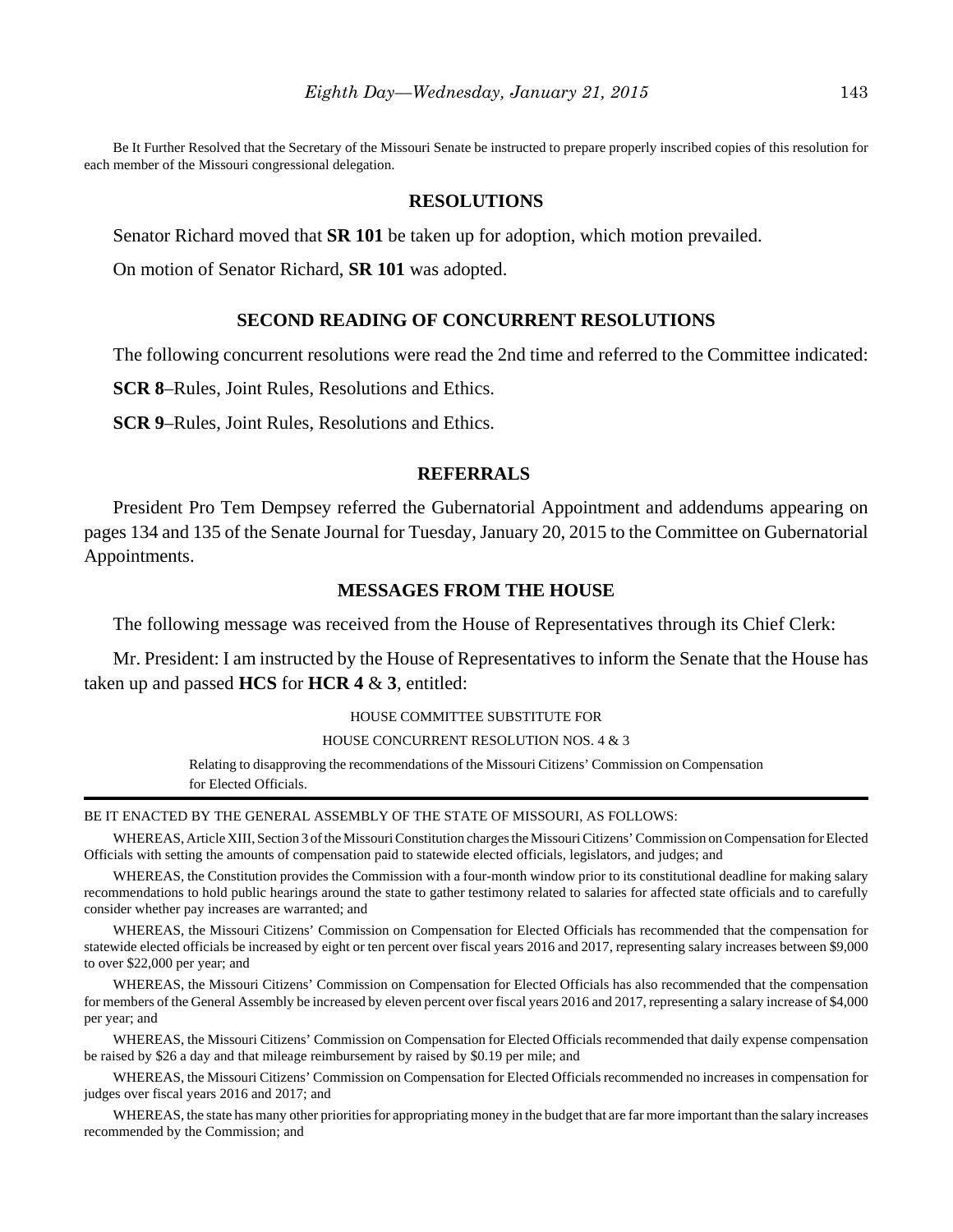WHEREAS, the Commission's recommendations shall take effect unless disapproved by the General Assembly through a concurrent resolution process passed by two-thirds majorities in each legislative chamber before February 1, 2015:

NOW THEREFORE BE IT RESOLVED that the members of the House of Representatives of the Ninety-eighth General Assembly, First Regular Session, the Senate concurring therein, hereby disapprove the recommendations of the Missouri Citizens' Commission on Compensation for Elected Officials contained in its report of November 2014; and

BE IT FURTHER RESOLVED that this resolution be sent to the Governor for his approval or rejection pursuant to the Missouri Constitution.

In which the concurrence of the Senate is respectfully requested.

Read 1st time.

# **INTRODUCTION OF BILLS**

The following Bills were read the 1st time and ordered printed:

**SB 284**–By Munzlinger.

An Act to amend chapter 620, RSMo, by adding thereto one new section relating to a tax incentive for manufacturing investment.

#### **SB 285**–By Kehoe.

An Act to repeal sections 260.500 and 644.016, RSMo, and to enact in lieu thereof two new sections relating to the definition of waters of the state.

**SB 286**–By Schaaf.

An Act to repeal section 37.110, RSMo, and to enact in lieu thereof one new section relating to the consolidation of state-owned data centers to the state data center.

## **SB 287**–By Silvey.

An Act to repeal sections 208.151 and 208.991, RSMo, and to enact in lieu thereof two new sections relating to MO HealthNet benefits for veterans and their families.

#### **SB 288**–By Schatz.

An Act to repeal sections 287.957 and 287.975, RSMo, and to enact in lieu thereof two new sections relating to workers' compensation premium rates.

#### **SB 289**–By Schatz.

An Act to repeal sections 49.060 and 105.030, RSMo, and to enact in lieu thereof two new sections relating to public office vacancies, with an emergency clause.

#### **SB 290**–By Schaefer.

An Act to repeal section 162.720, RSMo, and section 163.031 as enacted by house bill no. 1689, ninetyseventh general assembly, second regular session, and to enact in lieu thereof two new sections relating to gifted education, with a delayed effective date for a certain section.

## **SB 291**–By Cunningham.

An Act to repeal section 700.370, section 301.640 as enacted by senate bill no. 491, ninety-seventh general assembly, second regular session, section 301.640 as enacted by senate bill no. 82, ninety-fourth general assembly, first regular session, section 306.420 as enacted by senate bill no. 491, ninety-seventh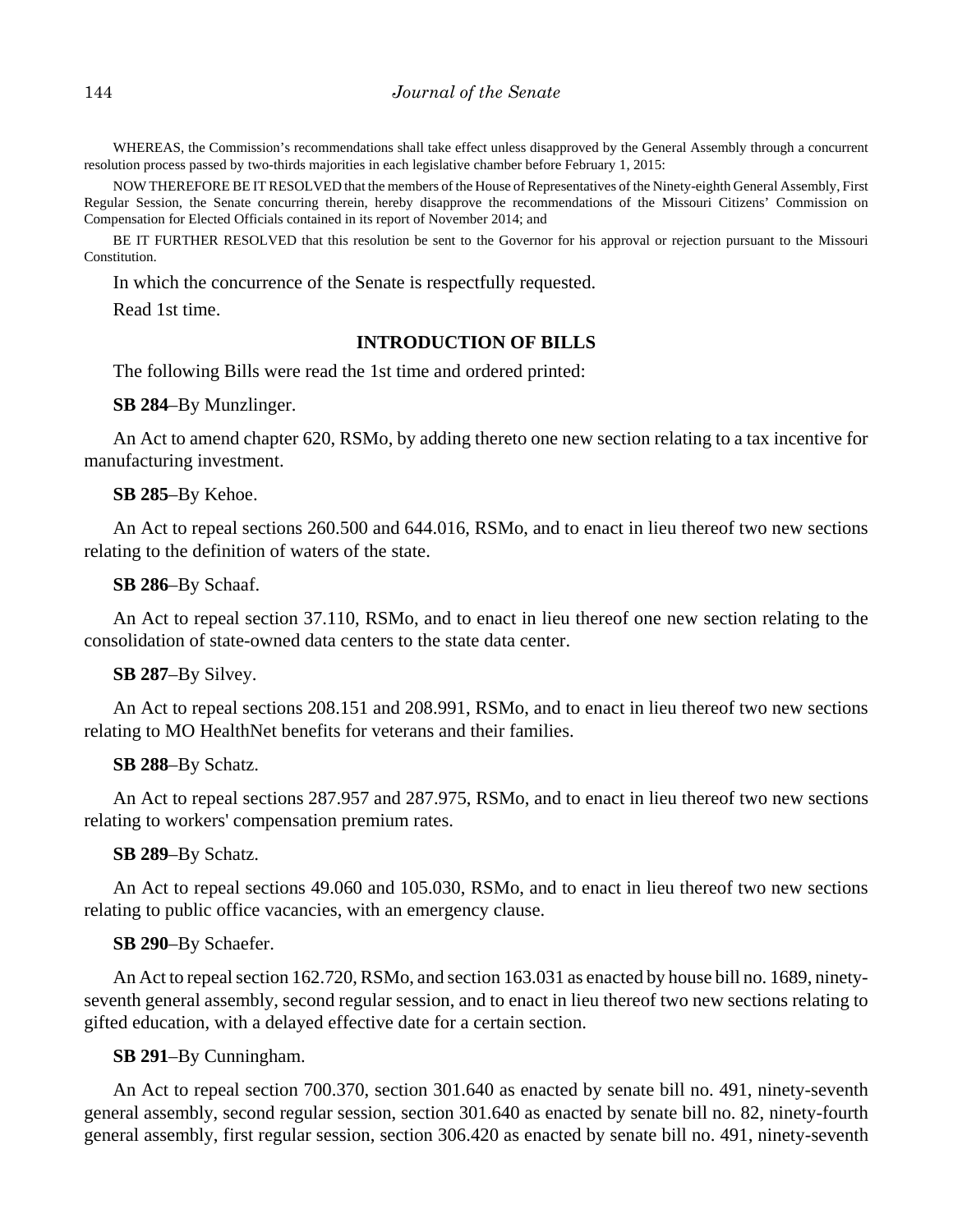general assembly, second regular session, and section 306.420 as enacted by house bill no. 2008 merged with senate bill no. 895, ninety-first general assembly, second regular session, RSMo, and to enact in lieu thereof four new sections relating to electronic lien release, with existing penalty provisions.

On motion of Senator Richard, the Senate recessed until 6:30 p.m.

#### **RECESS**

The time of recess having expired, the Senate was called to order by President Kinder.

## **MESSAGES FROM THE HOUSE**

The following message was received from the House of Representatives through its Chief Clerk:

Mr. President: I am instructed by the House of Representatives to inform the Senate that the Speaker has appointed the following escort committee pursuant to **HCR 1**. Representatives: Solon, Conway (10), Alferman, Jones, Rowden, May, McNeil, Norr, Walton Gray and Newman.

## **MESSAGES FROM THE GOVERNOR**

The following message was received from the Governor, reading of which was waived:

#### **PROCLAMATION**

WHEREAS, Article IV, Section 24 of the Missouri Constitution was amended by the voters on November 4, 2014; and

WHEREAS, Article IV, Section 24 requires the Governor to submit to the General Assembly a budget for the ensuing appropriation period containing the estimated available revenues of the state and a complete and itemized plan of proposed expenditures of the state and all its agencies; and

WHEREAS, consistent with Article IV, Section 24, my proposed fiscal year 2016 budget submitted on this date does not use any projection of new revenues to be created from proposed legislation that has not been passed into law by the General Assembly; and

WHEREAS, there are fiscally responsible legislative measures that, if passed by the General Assembly, would generate additional revenue for high priority investments in education, health care, and economic development.

NOW, THEREFORE, I, JEREMIAH W. (JAY) NIXON, GOVERNOR OF THE STATE OF MISSOURI, do hereby submit the following proposal for action by the General Assembly during the 2015 legislative session.

That the General Assembly pass three fiscally responsible legislative measures that combined would generate an additional \$178 million in general revenue. Further, I call on the General Assembly to add this additional general revenue to the fiscal year 2016 budget as follows: *Education*

\$79 million for the foundation formula, bringing my total proposed funding increase for fiscal year 2016 for K-12 classrooms to \$150 million.

\$13 million for performance and equity funding for higher education, bringing my total proposed increase for higher education in the fiscal year 2016 budget to \$25 million.

\$10 million for the University of Missouri/Springfield Medical Partnership, \$1.3 million for the Missouri State University Occupational Therapy Program, and \$500,000 for Lincoln University land grant match.

#### *Health Care*

\$21.6 million to provide a rate increase for long-term care and community service providers in the Medicaid Program. These providers serve Missouri seniors and people with disabilities through home and community based programs and services provided in long term care facilities.

\$17.8 million to provide dental benefits to existing adult Medicaid clients.

\$2.2 million for grants to Federally Qualified Health Centers to pay for services, equipment and infrastructure necessary to provide care to low-income Missourians.

#### *Economic Development*

\$12.8 million for the Missouri Technology Corporation, which promotes entrepreneurship and fosters growth of new and emerging hightech companies, bringing my total proposed funding for the Missouri Technology Corporation in the fiscal year 2016 budget to \$18.4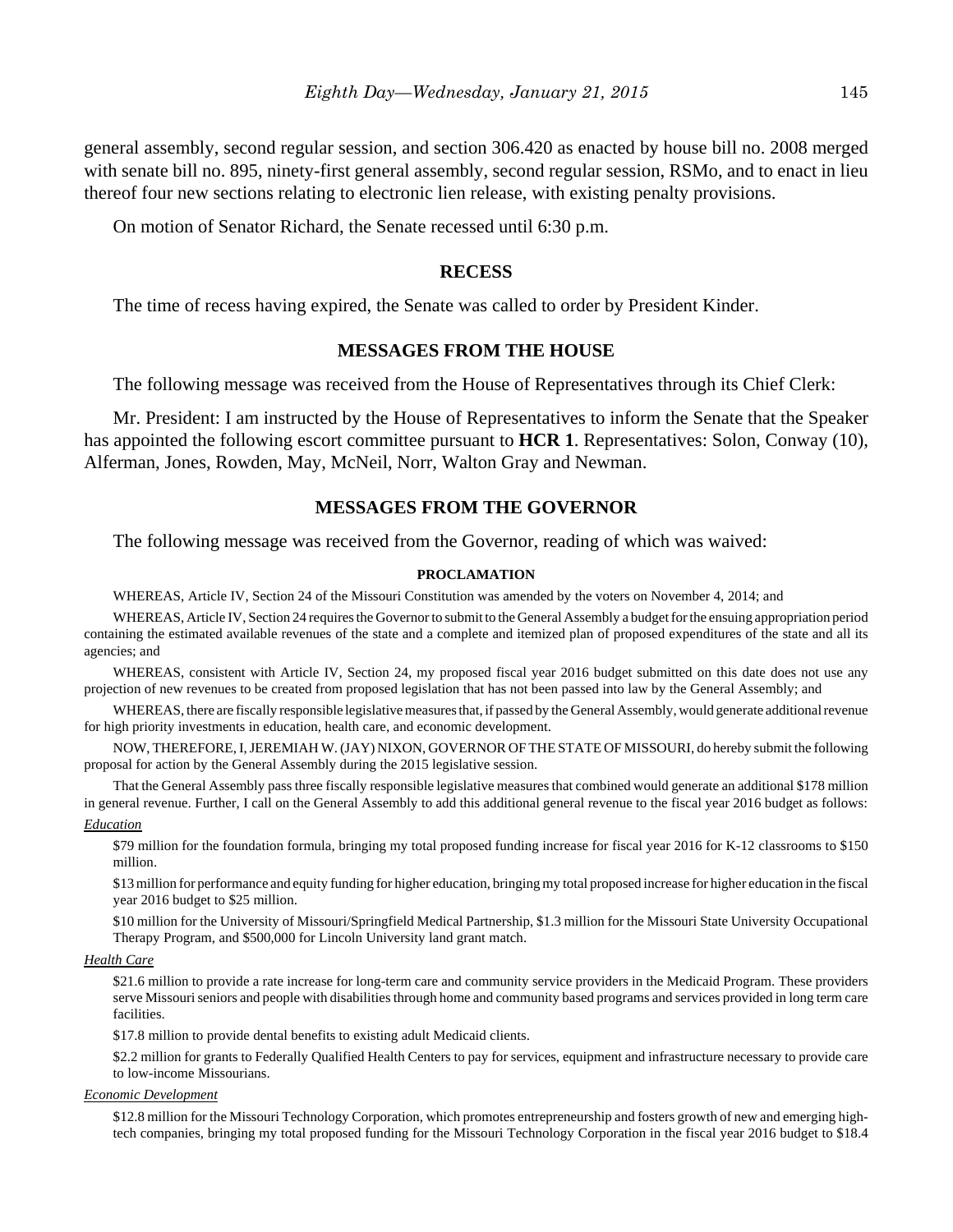million.

\$10.8 million for the Missouri Works Jobs Training Program, which provides direct assistance to Missouri businesses for training and retraining of new and existing employees, bringing my total proposed funding for this program in fiscal year 2016 to \$14 million.

\$9 million to enhance cyber security through an innovative partnership between government, businesses and universities, including Missouri state government networks, systems and data.

Further, I specifically request the General Assembly pass the following three legislative proposals that would provide additional general revenue for the fiscal year 2016 budget to be invested in a manner set forth above:

Reform and expand Medicaid to provide access to health care for 300,000 working Missourians, bring our tax dollars back to Missouri, and yield \$117 million in general revenue for fiscal year 2016.

Pass tax amnesty, a provision that has previously passed both chambers of the legislature, to provide a one-time opportunity for delinquent taxpayers to pay outstanding taxes and provide an additional \$51 million in general revenue in fiscal year 2016.

Authorize collections reforms that will streamline administrative functions and increase collections of already owed taxes and generate an additional \$10 million in general revenue for fiscal year 2016.

> IN WITNESS WHEREOF, I have hereunto set my hand and caused to be affixed the Great Seal of the State of Missouri, in the City of Jefferson, on this  $21<sup>st</sup>$  day of January, 2015

> > /s/ Jeremiah W. (Jay) Nixon Jeremiah W. (Jay) Nixon Governor

ATTEST:

/s/ Jason Kander Jason Kander Secretary of State

On motion of Senator Richard, the Senate repaired to the House of Representatives to receive the State of the State Address from His Excellency, Governor Jeremiah W. "Jay" Nixon.

## **JOINT SESSION**

The Joint Session was called to order by President Kinder.

The Color Guard from the Missouri State Highway Patrol, Troop F, presented the colors.

The Pledge of Allegiance to the Flag was recited.

Seal

On roll call the following Senators were present:

| Present-Senators |                 |            |         |         |        |             |         |
|------------------|-----------------|------------|---------|---------|--------|-------------|---------|
| <b>Brown</b>     | Chappelle-Nadal | Cunningham | Curls   | Dempsey | Dixon  | Emery       | Hegeman |
| Holsman          | Keaveny         | Kehoe      | Kraus   | LeVota  | Libla  | Munzlinger  | Nasheed |
| Onder            | Parson          | Pearce     | Richard | Riddle  | Romine | Sater       | Schaaf  |
| Schaefer         | Schatz          | Schmitt    | Schupp  | Sifton  | Silvey | Wallingford | Walsh   |
| Wasson           | Wieland-34      |            |         |         |        |             |         |

Absent—Senators—None

Absent with leave—Senators—None

Vacancies—None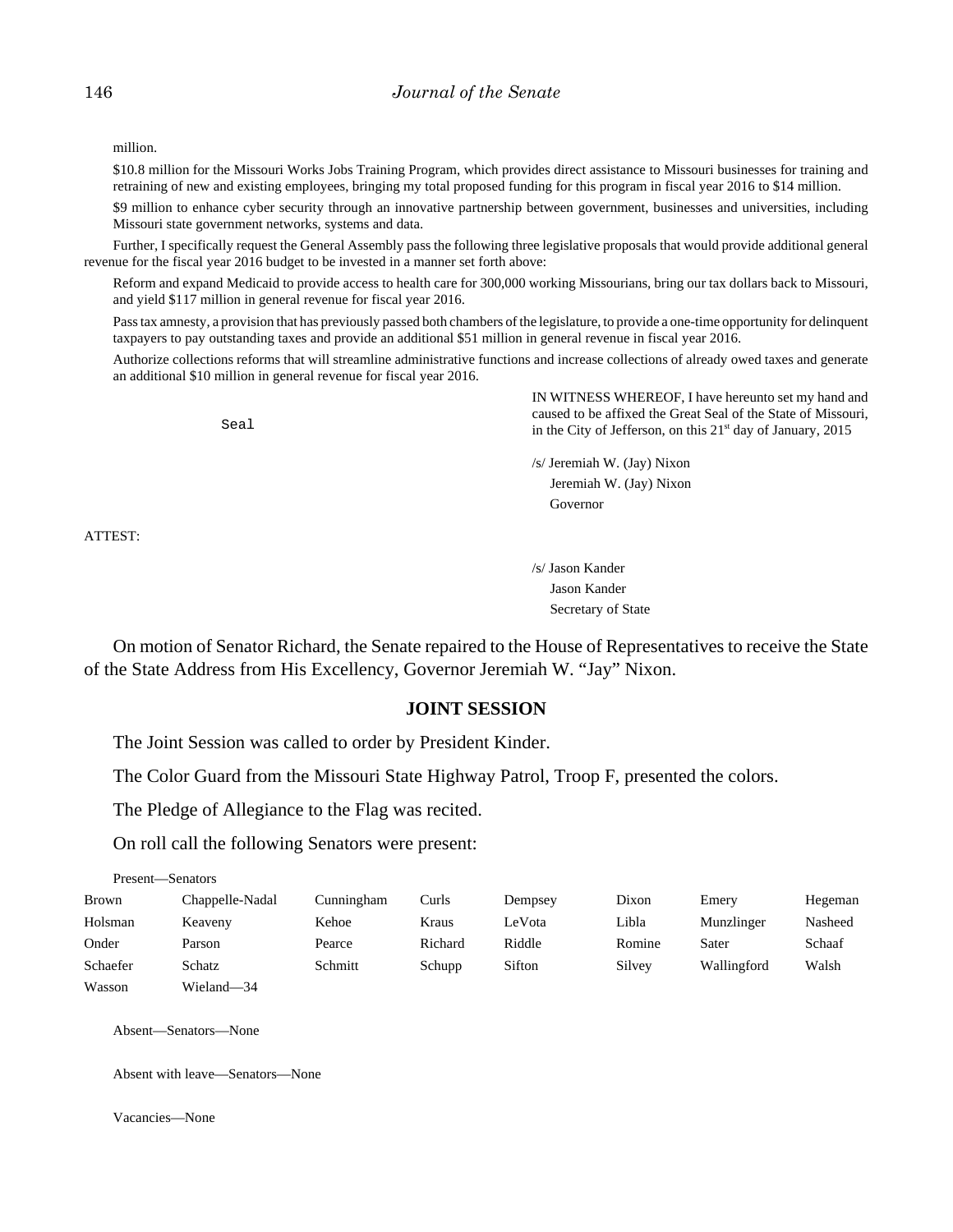| $Present - 152$                                  |                 |              |               |              |                |                |               |
|--------------------------------------------------|-----------------|--------------|---------------|--------------|----------------|----------------|---------------|
| Adams                                            | Alferman        | Anders       | Andrews       | Arthur       | Austin         | Bahr           | <b>Barnes</b> |
| Basye                                            | Beard           | Bernskoetter | Berry         | <b>Black</b> | Bondon         | <b>Brattin</b> | Brown 57      |
| Brown 94                                         | <b>Burlison</b> | <b>Burns</b> | Butler        | Carpenter    | Chipman        | Cierpiot       | Conway 10     |
| Conway 104                                       | Cookson         | Corlew       | Cornejo       | <b>Cross</b> | Curtman        | Davis          | Dogan         |
| Dohrman                                          | Dugger          | Dunn         | Eggleston     | Ellington    | Engler         | English        | Entlicher     |
| Fitzpatrick                                      | Fitzwater 144   | Fitzwater 49 | Fraker        | Franklin     | Frederick      | Gannon         | Gardner       |
| Gosen                                            | Green           | Haahr        | Haefner       | Hansen       | Harris         | Hicks          | Higdon        |
| Hill                                             | Hinson          | Hoskins      | Hough         | Houghton     | Hubbard        | Hubrecht       | Hummel        |
| Hurst                                            | Johnson         | Jones        | Justus        | Keeney       | Kelley         | Kendrick       | Kidd          |
| King                                             | Kirkton         | Koenig       | Kolkmeyer     | Korman       | Kratky         | LaFaver        | Lair          |
| Lant                                             | Lauer           | Lavender     | Leara         | Lichtenegger | Love           | Lynch          | Marshall      |
| Mathews                                          | May             | McCaherty    | McCann Beatty | McCreery     | McDaniel       | McDonald       | McGaugh       |
| <b>McManus</b>                                   | McNeil          | Meredith     | Messenger     | Miller       | Mims           | Mitten         | Montecillo    |
| Morgan                                           | Morris          | Muntzel      | Neely         | Newman       | <b>Nichols</b> | Norr           | Otto          |
| Pace                                             | Parkinson       | Pfautsch     | Phillips      | Pierson      | Pietzman       | Pike           | Pogue         |
| Redmon                                           | Reiboldt        | Remole       | Rhoads        | Richardson   | Roden          | Roeber         | Rone          |
| Ross                                             | Rowden          | Rowland      | Runions       | Ruth         | Shaul          | Shull          | Shumake       |
| Smith                                            | Solon           | Sommer       | Spencer       | Swan         | Taylor         | Vescovo        | Walker        |
| <b>Walton Gray</b>                               | Webber          | White        | Wiemann       | Wilson       | Wood           | Zerr           | Mr. Speaker   |
| Absent and Absent with Leave-Representatives -10 |                 |              |               |              |                |                |               |
| Allen                                            | Anderson        | Colona       | Crawford      | Curtis       | Flanigan       | Moon           | Peters        |
| Rehder                                           | <b>Rizzo</b>    |              |               |              |                |                |               |

## On roll call the following Representatives were present:

Vacancies—1

The Joint Committee appointed to wait upon His Excellency, Governor Jay Nixon, escorted the Governor to the dais where he delivered the State of the State Address to the Joint Assembly:

#### **2015 State of the State**

#### Governor Jay Nixon

Thank you, Lt. Gov. Kinder, Speaker Diehl, members of the General Assembly, judges of the Missouri Supreme Court, state officials, members of my cabinet, and honored guests.

I thank God and the people of Missouri for the privilege to serve our state. It would not have been possible without the steadfast support of my family. Here with us tonight is Missouri's First Lady – my wonderful wife, Georganne.

Throughout my life, I have been guided by principles I was taught as a youngster in De Soto Boy Scout Troop 559:

Do your duty … to God and your country … help other people at all times … and leave things better than you found them.

Following these principles, I became an Eagle Scout, a husband, a father, a state senator, Attorney General … and Governor.

These same principles remain touchstones for service to our great state.

In nearly 30 years of public service, I've learned a lot about the character of the people of Missouri.

We don't expect something for nothing.

But give us an opportunity? We roll up our sleeves and get to work.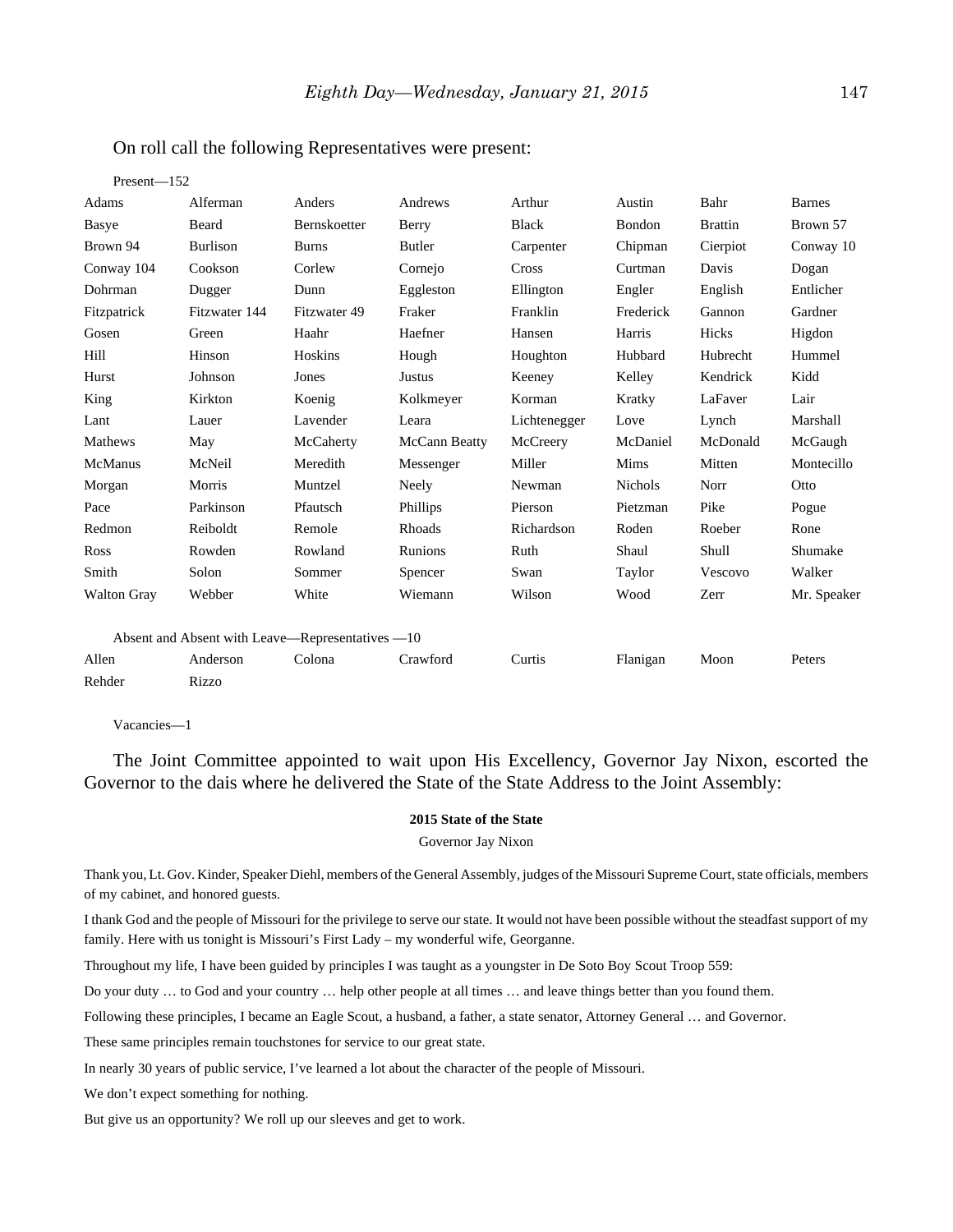Give us a challenge? We rise to meet it.

I have also learned a lot about state government.

If we are mired in partisanship … not much gets done.

But when we aim high and work together … there is much we can accomplish.

Let's show the people we serve that we can rise above partisanship ... unite ... and move Missouri forward.

Let's do our duty to God and country… help others … and leave Missouri better than we found it.

That means working together.

Now, I'm willing to do my part.

Rumor has it that I don't spend enough time on the third floor.

I hear you ... and I'll be coming around more often.

One hour ago … in my office … I presented the Legion of Honor to Norbert Gerling of Henley, Missouri. It is the highest distinction bestowed by the French government for service to the people of France.

In the summer of 1944, Mr. Gerling was a Hellcat gunner with the 609<sup>th</sup> Tank Destroyer Battalion. He joined General Patton's Third Army for the drive through France into Germany during the Battle of the Bulge, and was awarded the Bronze Star for meritorious service.

Sergeant Gerling represents millions of members of the Greatest Generation, men and women who demonstrated the grit ... courage ... and unshakable optimism that made our country what it is today.

Sergeant Gerling – would you please stand?

On behalf of all Missourians, we thank you – and all the men and women in uniform who serve our state and our nation at home and around the globe.

For their courage and sacrifice, our veterans deserve more than gratitude. They deserve to live with dignity and pride.

Today, with a generation of Vietnam-era veterans getting older, we need to ensure that all our veterans receive the best care possible.

That's why my budget includes the resources to modernize and improve our state veterans' homes, so that they're up to the high standards our veterans deserve. But we need to do more.

Nearly 2,000 Missouri vets are now on a waiting list to get the care they've earned. That's unacceptable.

And that's why I am proposing the construction of a new veterans' home for these proud Missourians.

These men and women did their duty to God and country, so that our lives might be better.

Now we need to be there for them. Let's work together and get it built.

The spirit of optimism … that willingness to face any challenge … has always made us special as Americans and Missourians.

In times of struggle and unrest – like those we saw this past year – that spirit has helped us find a new path forward.

And it's the same spirit that has produced some of Missouri's proudest moments over the past six years.

Together, we led the rebirth of the American auto industry here in the Heartland.

Together, we helped communities recover and rebuild – stronger than ever – in the aftermath of floods, blizzards, and the deadliest tornado in our history in Joplin.

And together, we're moving Missouri forward on a foundation of fiscal discipline and solid economic growth.

Here in Missouri, fiscal discipline is a value.

We balance budgets. We keep taxes low.

And we continue to downsize state government … while improving services through innovation.

We trimmed the state workforce by more than 5,000 positions ... paid down debt ... and sold off property.

At a time when pension costs were dragging down other states – we worked together to shore up our pension system, saving taxpayers more than \$600 million over ten years.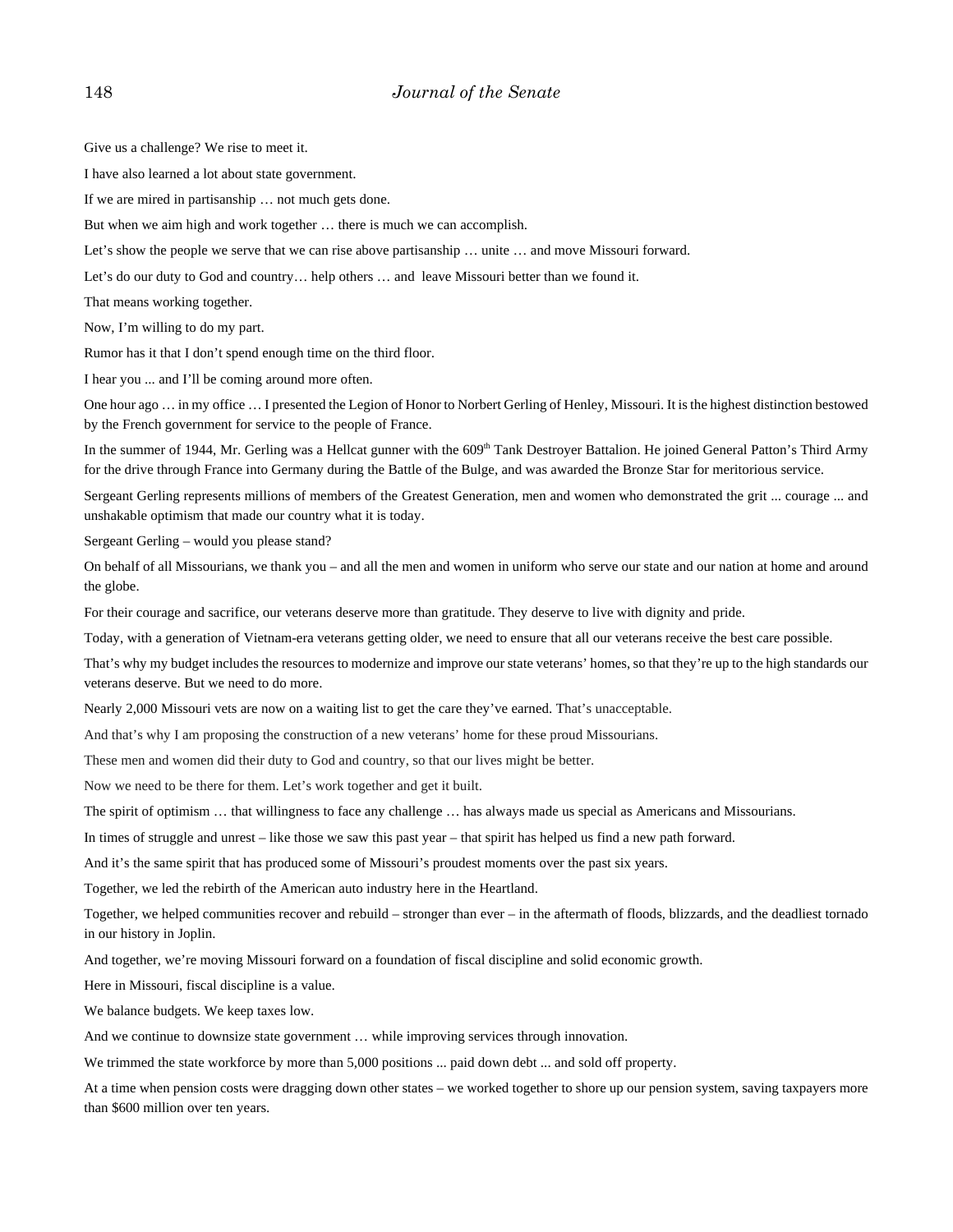Strict fiscal discipline helped protect our AAA credit rating, giving us the opportunity to make essential, long-overdue investments in the future. Last year, the legislature took the first step by passing additional bonding capacity.

That means this year, we can move forward with a strategic bond issuance to fund improvements to our college campuses, state buildings, state parks and veterans' homes.

That means more jobs.

That means better labs for more students.

That means taking care of more veterans.

Let's get it done.

In the past six years, we made government smarter by embracing technology.

From hunting permits to childcare provider information, Missourians can now access hundreds of government services from their smart phones … saving time, money and aggravation.

I thank the General Assembly for supporting investments in  $21<sup>st</sup>$  Century technology to better serve our taxpayers.

Technology has dramatically improved the quality of our daily lives. But at the same time, it has created serious security challenges – and growing anxiety – about the safety of sensitive information.

From credit card fraud to identity theft to cyber-terrorism, there are real and mounting threats to our personal information, financial and medical records and even our power grid. Hackers are constantly trying to crack security firewalls … targeting government and private companies alike.

This year, we will ramp up our cyber-security efforts by partnering with businesses, law enforcement, and universities to identify best practices and educate the public.

Making Missouri a leader in cyber-security will make our families and our personal information safer, create more jobs in our tech sector, and strengthen our growing economy.

And our economy is growing.

Let's take just a second to remember where we started.

When I took office in January 2009, the state had lost more than 65,000 jobs in the previous year.

The unemployment rate was 8.6 percent and rising.

Today, we got the news that our unemployment rate just dropped again – to 5.4 percent.

Home construction is up ... personal income is up ... and Missouri employers created more jobs in 2014 than in any year since 1997.

That's right – we just closed out the best year for job growth in 17 years.

And we're just getting started.

The largest economic development project in our history is underway in Kansas City: Cerner's \$4.4 billion campus for 16,000 workers in hightech health care.

Thanks to the work we did in a special session one year ago, Boeing is bringing commercial aircraft manufacturing to Missouri for the first time in its history, putting hundreds more to work in North St. Louis County.

And more enterprising Missourians – in small towns and big cities across our state – are starting their own businesses than at any time in the last 20 years.

Another way we're creating more jobs at home?

By selling more Missouri products to Brazil … China ... Taiwan ... England … France … Korea … Canada and others.

Some of you in this room have joined me on these successful trade missions. We have signed agreements to sell billions of dollars of Missouri goods to businesses and consumers alike.

Last year, our exports hit \$14 billion. That's \$14 billion of Made-in-Missouri products going all over the world.

A big part of that success is from our number one industry: agriculture.

2014 was a phenomenal year for ag exports … from corn and soybeans … to rice, chickens, hogs and turkeys.

And there are 11 million more potential customers for Missouri's farm products just 90 miles away from the U.S. … in Cuba.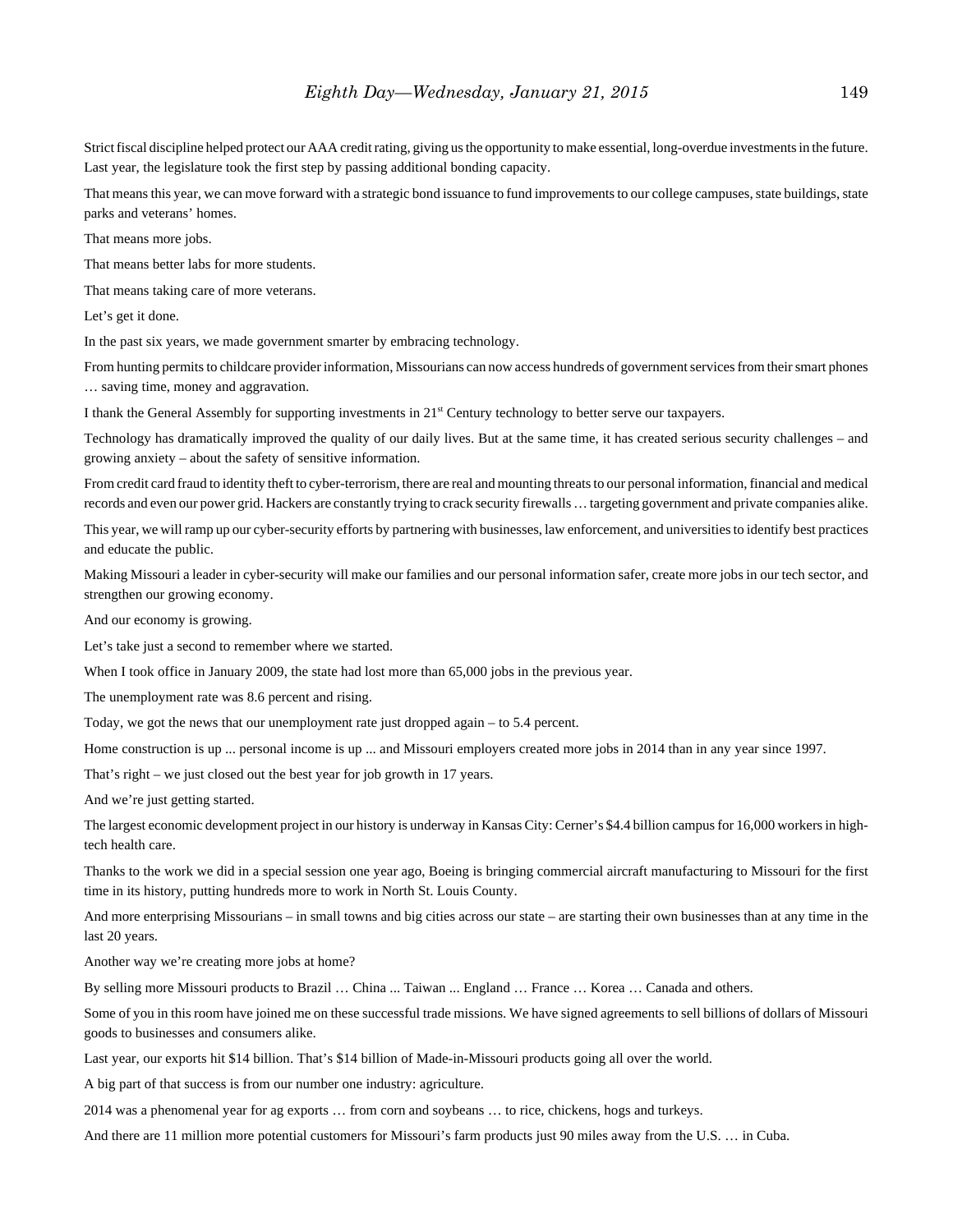For many in my generation, trade with Cuba was unthinkable. But never underestimate the power of American democracy to improve people's lives and open hearts and minds. Once free markets begin to flourish, freedom will follow.

Two weeks ago, I went to Washington and stood with a coalition that now includes more than 40 ag groups calling for expanded trade to Cuba.

In March, I am heading to Havana with our Director of Agriculture, Richard Fordyce, and leaders of national and state commodity groups, to make sure Missouri is first in the door.

Because all we need is an open door, and Missouri's innovative, hard-working producers will do the rest.

We're also working to bring economic opportunity to our small towns and rural communities by boosting our cattle industry.

Missouri ranks second in the nation in cow/calf production, thanks to cutting edge genetic research and the know-how of our farmers and ranchers. But here's the beef.

Nearly all those animals leave Missouri before they're full-grown, and are finished and processed in other states. That means Missouri is missing out on more than \$1 billion in value every year.

We need to keep those cattle – and those dollars – right here in the Show-Me State.

Earlier this month, we brought together hundreds of folks from around the state – producers, scientists, packers, corn-growers, legislators and others – to develop a plan to do just that.

We're also proposing \$1.2 million to research new ways to make our cattle industry more profitable.

With the right strategy on beef, we can strengthen our rural economy, and the families and communities that depend upon it.

Getting more Missouri goods to global markets requires the transportation infrastructure to get them there safely.

We've traditionally paid for roads and bridges through user fees, like the gas tax. Missourians believe it's only fair that folks who use the roads also pay for them.

But with more fuel-efficient vehicles, drivers are getting more miles out of each gallon of gas… so they end up paying less to fund our roads.

As a result, money for our roads and bridges is drying up.

Missouri has the seventh-largest highway system in the nation. But we rank  $46<sup>th</sup>$  in how much we invest to maintain it.

Last week, we heard MoDOT lay out – in stark terms – what this means.

On thousands of miles of state roads, from Lindbergh in St. Louis to Rangeline in Joplin, we'll barely be able to patch potholes.

By 2017, we won't even have enough revenue to match federal highway dollars.

So what do we do?

One option is a toll road on Interstate 70. The Highway Commission's recent report showed that this approach could make I-70 better and safer … and free up tens of millions of dollars for other roads around the state.

Trucks and out-of-state vehicles that do the most damage to I-70 would have to pay their fair share.

That deserves serious consideration.

Here's another option: the gas tax.

Missouri's gas tax hasn't gone up a penny in nearly 20 years. It's the fifth-lowest in the nation. With gas prices as low as they are now, this is worth a very close look.

If we want to leave Missouri roads better than we found them, the only thing we can't do is sit still. This is a major, long-term challenge – so let's get moving now.

Creating opportunity for all Missourians requires us to face some painful truths and tackle some difficult challenges.

The events in Ferguson following the death of Michael Brown sparked a national conversation about race and equality, education and economic opportunity, law enforcement and the courts.

We've already taken some meaningful steps forward in Ferguson.

We've provided loans to help small businesses recover.

We'll invest \$2.5 million to improve West Florissant Avenue.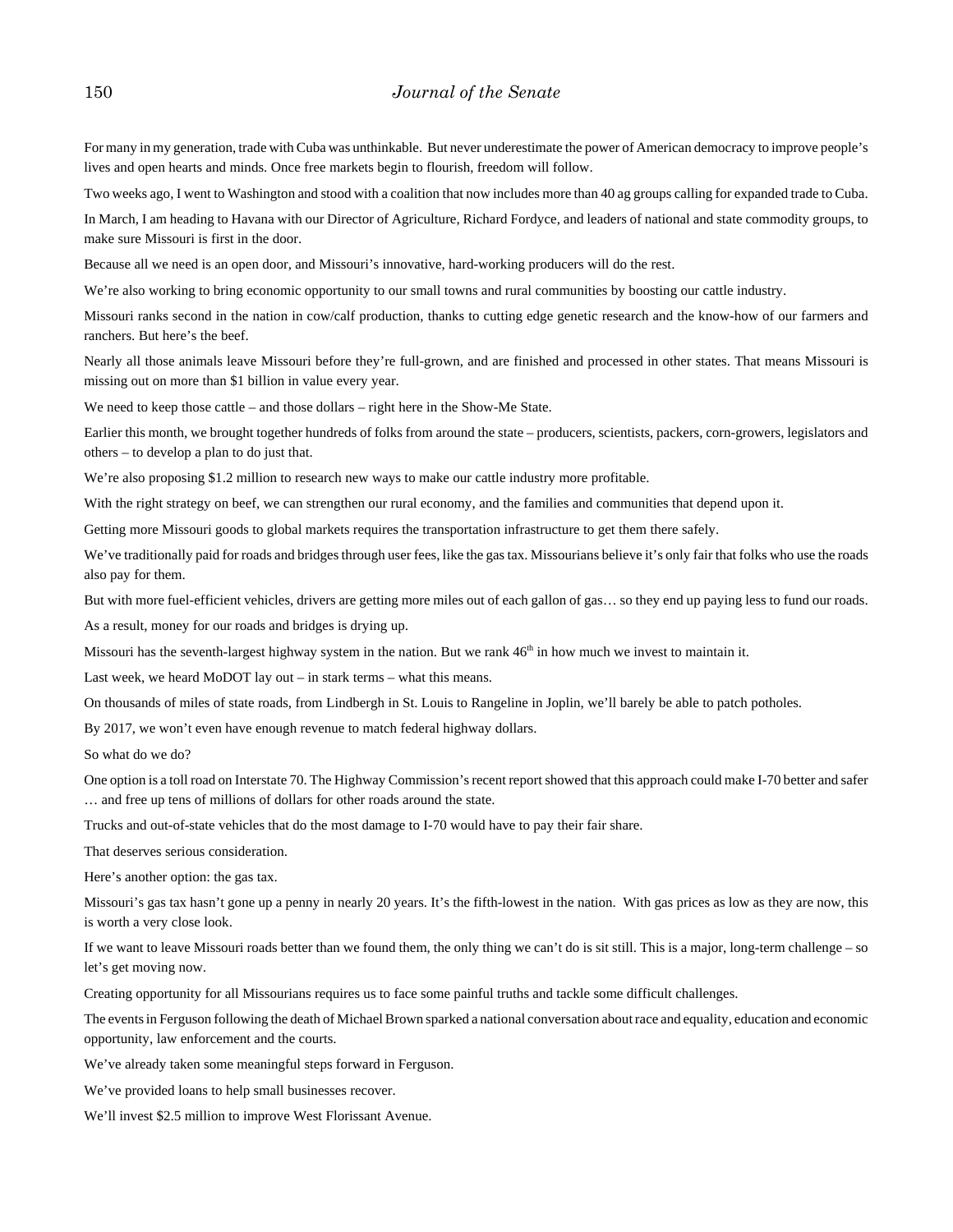I created the Office of Community Engagement, led by former Senator Maida Coleman. She is already doing great work, including overseeing a summer jobs program for thousands of low-income kids in St. Louis and Kansas City.

Last fall, I created the Ferguson Commission, which continues its vital work of listening, learning, and evaluating solutions. I look forward to receiving its final report this September.

But make no mistake.

The legacy of Ferguson will be determined by what we do next … to foster healing and hope … and the changes we make to strengthen all of our communities.

Many of the broader, systemic issues will require sustained effort by those of us in this room.

- We need to reform municipal courts so that all citizens are treated fairly;
- We need to update the state statute governing deadly force to be consistent with constitutional requirements and U. S. Supreme Court precedent;
- We need to support policies that foster racial understanding... and compassion;
- We need to create greater economic opportunity and encourage personal responsibility;
- We need to strengthen failing schools and provide access to affordable health care;
- And we must recruit, train and certify professional law enforcement that reflects the diversity of the community it serves.

The men and women of law enforcement serve and protect in difficult and dangerous circumstances.

They put their lives on the line to protect our lives.

We are proud of our law enforcement officers, for all they do, each and every day.

We send them into streets where there is too much violence ... and too little hope.

Too much fear … and too little trust.

But some folks feel they have to choose sides:

Them … or us.

Teens or cops.

Black or white.

The truth is … we're all in this together.

The truth is … real and lasting change is only possible when we stand together.

We saw many examples of compassion and generosity in Ferguson. Religious leaders, residents and business owners pitched in to help.

Teachers volunteered to provide activities for hundreds of kids at the public library, after school was cancelled.

One day last summer, troopers from the Missouri State Highway Patrol were driving through Canfield Green, when they noticed a basketball hoop that looked pretty sad … didn't even have a net.

So with their own money, the troopers went to a local store and bought a net and a new basketball. Then the troopers drove back, hung the net and tossed the ball to some neighborhood kids.

Back on the same street the next day, the troopers saw that a pickup game was underway. And they joined in.

Of course, it was more than just a friendly game of hoops.

It was an opportunity to ease tensions … to foster trust … and to bring about the kind of change that is needed in communities all across America.

As we search for long-term strategies to promote equality and economic opportunity, we don't need to look further than education.

Education is the great equalizer.

Because when every child has a quality education, every child has the opportunity to succeed.

And education is the best economic development tool we have.

That's why we've increased funding, while also raising our expectations with more rigorous classes ... tougher tests, and stricter accountability.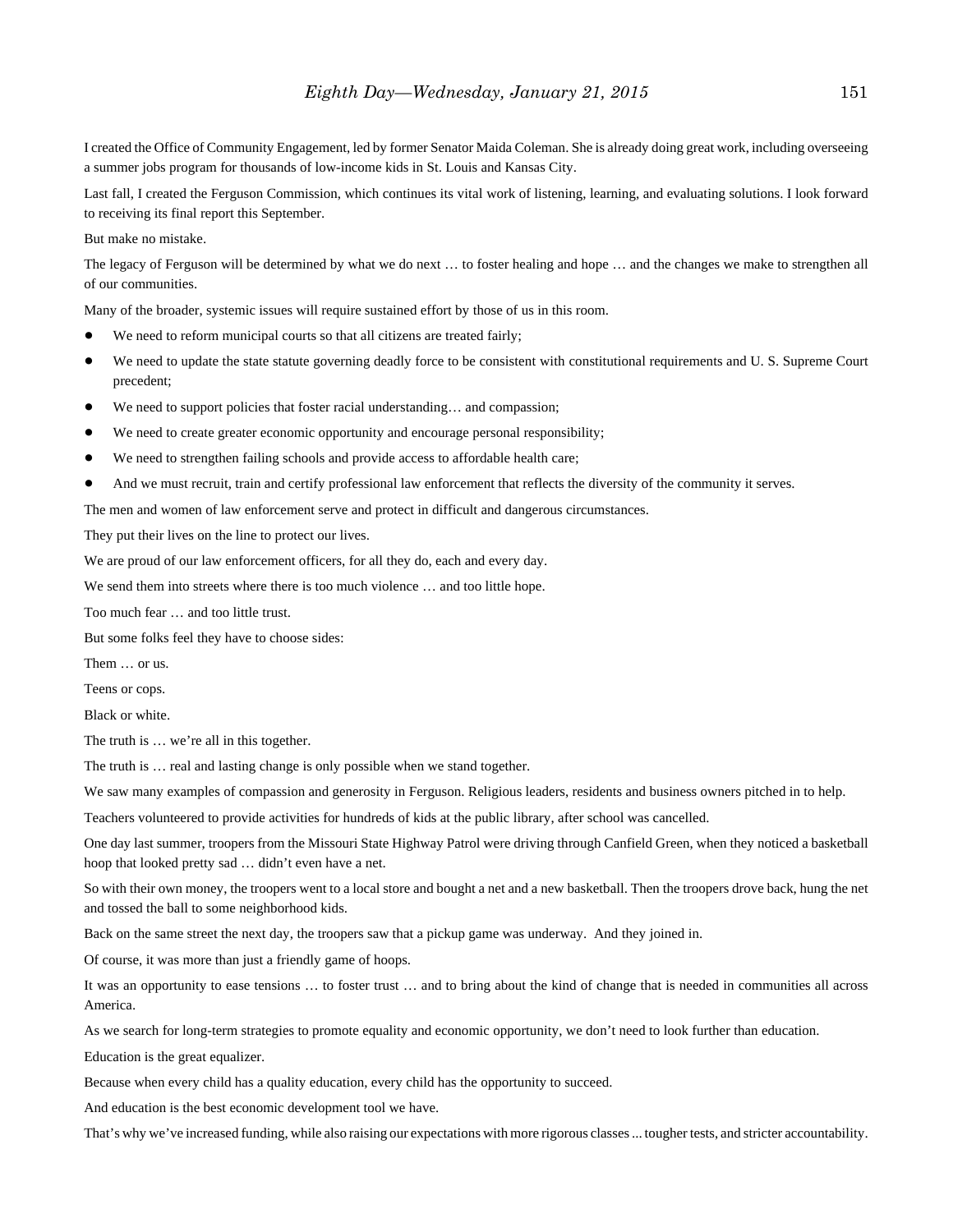And Missouri schools are rising to the challenge.

Over the past six years, math scores have gone up ... reading scores have gone up … and we're starting to see solid progress in some of our most troubled school districts.

Tonight we are joined by Dr. Tiffany Anderson, the Superintendent of the Jennings School District in North St. Louis County, and Breyannah Parker, a 7<sup>th</sup> Grade student at College Prep Academy with a 4.0 GPA.

More than 90 percent of the kids in her district come from poor families – but they aren't letting anything hold them back.

Jennings students have made big leaps forward over the past several years with higher test scores and higher graduation rates.

Please join me in thanking Dr. Anderson for her leadership and dedication to the success of students like Breyannah.

Visit communities across our state – and you'll get a sense for how strongly Missourians support their local public schools ... and their teachers. Last fall at the polls, voters overwhelmingly rejected a wrong-headed attack on public school teachers with more than 76 percent of Missourians voting against it.

That initiative, bankrolled by a narrow special interest, lost in every single county of the state.

In Stone County and Sullivan County … Wayne and Washington … Greene and Iron County, Missourians demonstrated just how fiercely they stand behind public schools.

Because Missourians know we need to pay our teachers more.

Not chip away at their job security.

Where our public schools thrive, our communities thrive.

And if we're completely honest about where our schools stand … we've still got work to do.

Because better isn't good enough. Our kids deserve the best.

My budget will invest an additional \$11 million in pre-school, so that more children, regardless of their circumstances, start kindergarten … ready to learn.

And once again, I am proposing record funding for K-12 education ... with an additional \$150 million for our local public schools.

That means more technology in classrooms ... smaller class sizes ... more hands-on learning ...

It also means better pay for the folks that do the toughest, most important job there is: teaching our kids.

I appreciate the good, bipartisan discussions we've had about the school transfer law. And I am confident the legislature will get a clean fix to my desk this session.

We know that the fastest-growing, highest-paying jobs in the global economy are in science, technology, engineering and math.

But right now less than 20 percent of undergrads at our public universities are getting degrees in these demanding academic disciplines.

We've got to expose kids – at an early age – to programs that bring science and math to life ... like Project Lead the Way.

I've been to Project Lead the Way classrooms where kids were analyzing DNA and designing software. It's a real game-changer.

We now have more Project Lead the Way computer science programs than any other state.

But not enough schools are using Project Lead the Way at the elementary level. We need to ramp that up dramatically.

That's why my budget provides start-up grants to expand Project Lead the Way to another 350 elementary schools.

When it comes to higher education, we continue to be guided by our core principles: quality, affordability – and accountability.

Since 2009, Missouri has led the nation in holding down tuition increases at our public universities.

I'm proposing an additional \$25 million for colleges and universities, based on how well they meet strong performance standards.

We're also working to provide state-of-the-art facilities that will prepare our students for high-tech jobs ... replacing lab equipment that's more than 30 years old ... upgrading engineering buildings with leaky roofs and poor lighting.

Because we can't prepare students for  $21<sup>st</sup>$  Century jobs with equipment that was obsolete in the  $20<sup>th</sup>$  Century.

In fact, with your hard work last year, one of these projects is already underway.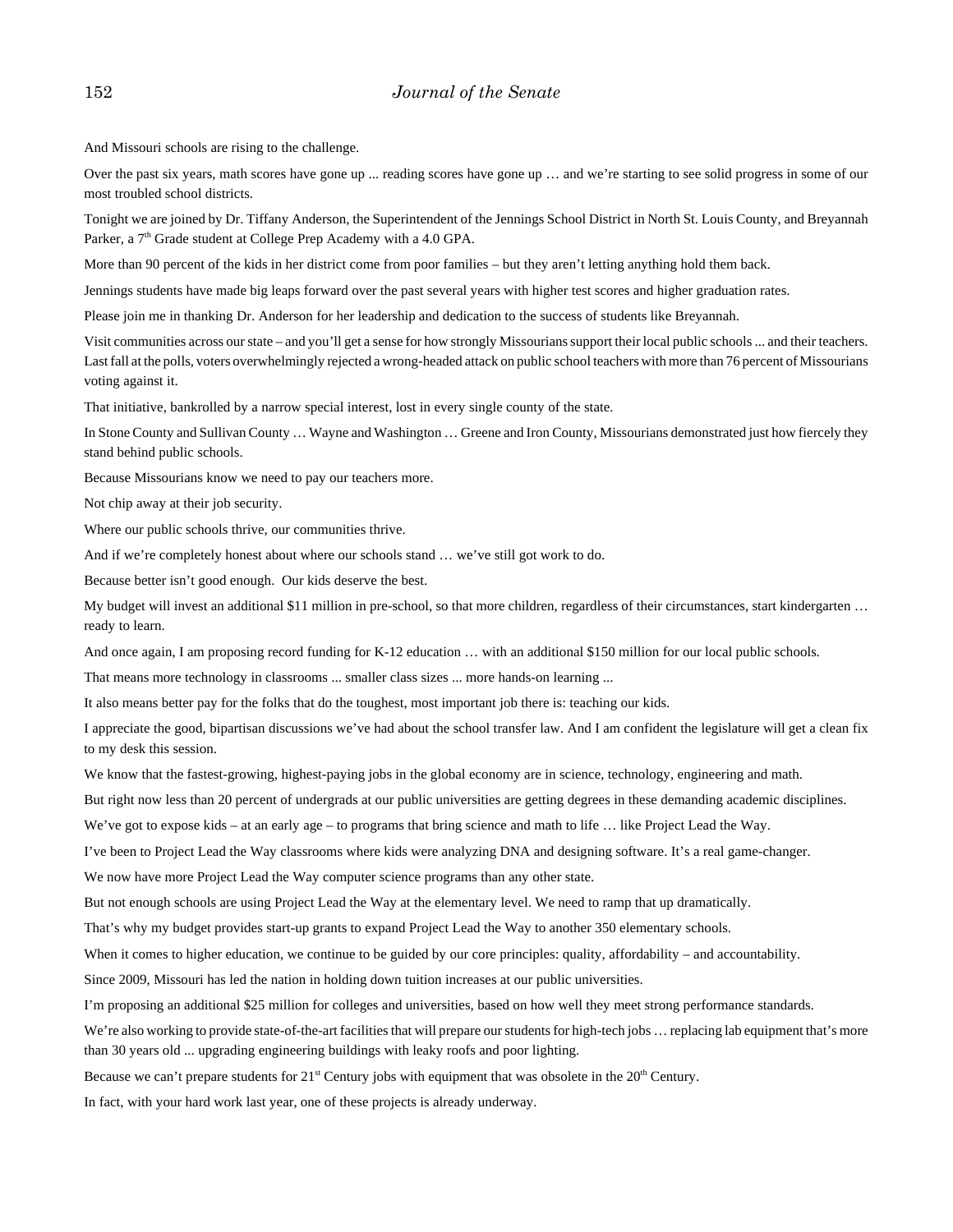Long-overdue renovations at Mizzou's College of Engineering will add classroom and lab space to prepare more Missourians for the high-tech, high-wage jobs of the future.

Educating a competitive workforce is something we all can get behind.

Thank you for your support in getting this done.

Education is key to the economic future of our state.

And so are our natural resources.

Missouri is blessed with an abundance of fresh water – from the Mississippi and Missouri rivers, to our clear-running Ozark streams.

We take it for granted.

But if you go upstream to the Dakotas, to the headwaters of the Missouri, it's a different story.

They're fighting over water.

They want to divert as much water from the Missouri River as they can, which would leave our farmers and shippers high and dry.

Take Kansas.

Their latest harebrained idea is the construction of a 360-mile aqueduct to siphon off more of our Missouri River water.

We can't let that happen.

As long as I am Governor, I will not let states upstream divert Missouri River water that we rely on for drinking, farming and industry.

We need to protect the amount of water we have in Missouri, and we need to protect the quality of water we have in Missouri.

All over the state, drinking and wastewater treatment systems – many built decades ago – are starting to fall apart.

If you've ever had a pipe burst in your basement – or a cracked main in your subdivision – you know how costly it can be.

That's why my budget this year includes \$70 million – funds already approved by the voters and the legislature – to rebuild these aging water systems, and ensure that we leave Missouri's waters better than we found them.

Our rivers and streams are part of the priceless outdoor heritage all Missourians can enjoy.

And our 87 state parks and historic sites have been recognized as the finest in the nation for camping, hiking, bicycling and paddling – with millions of visitors every year.

This year is our opportunity to update and renovate our state park cabins and lodges, with special attention to preserving the historic structures built by the Civilian Conservation Corps.

One of the most iconic CCC structures in our state parks is the bridge at Bennett Spring.

It's just one of many special places that we need to preserve for generations to come.

I've spoken a lot tonight about some of the big challenges we must overcome to create opportunity and build a brighter future for our state.

Now I'd like to talk about another challenge … but an even greater opportunity:

Strengthening and reforming Medicaid.

Let me remind you, a lot has changed since last year.

Since I stood here last year, Missouri taxpayers have sent \$2 billion to Washington.

Those dollars are being used right now, in other states, to reform and improve their Medicaid systems.

That's two billion Missouri taxpayer dollars. And this year, there's another \$2 billion at stake.

If we keep standing still, that's \$4 billion Missourians will have lost to other states by the end of this year.

Across the country, people are moving past the politics.

Republican governors in Arizona, Iowa, Michigan, New Jersey, New Mexico, Nevada, North Dakota and Ohio have already strengthened Medicaid in their states.

Since last year, even more Republican governors have come forward with Medicaid proposals ... in Utah and Tennessee, Indiana and Wyoming.

Even the Republican Governor of Alabama has indicated he may join them.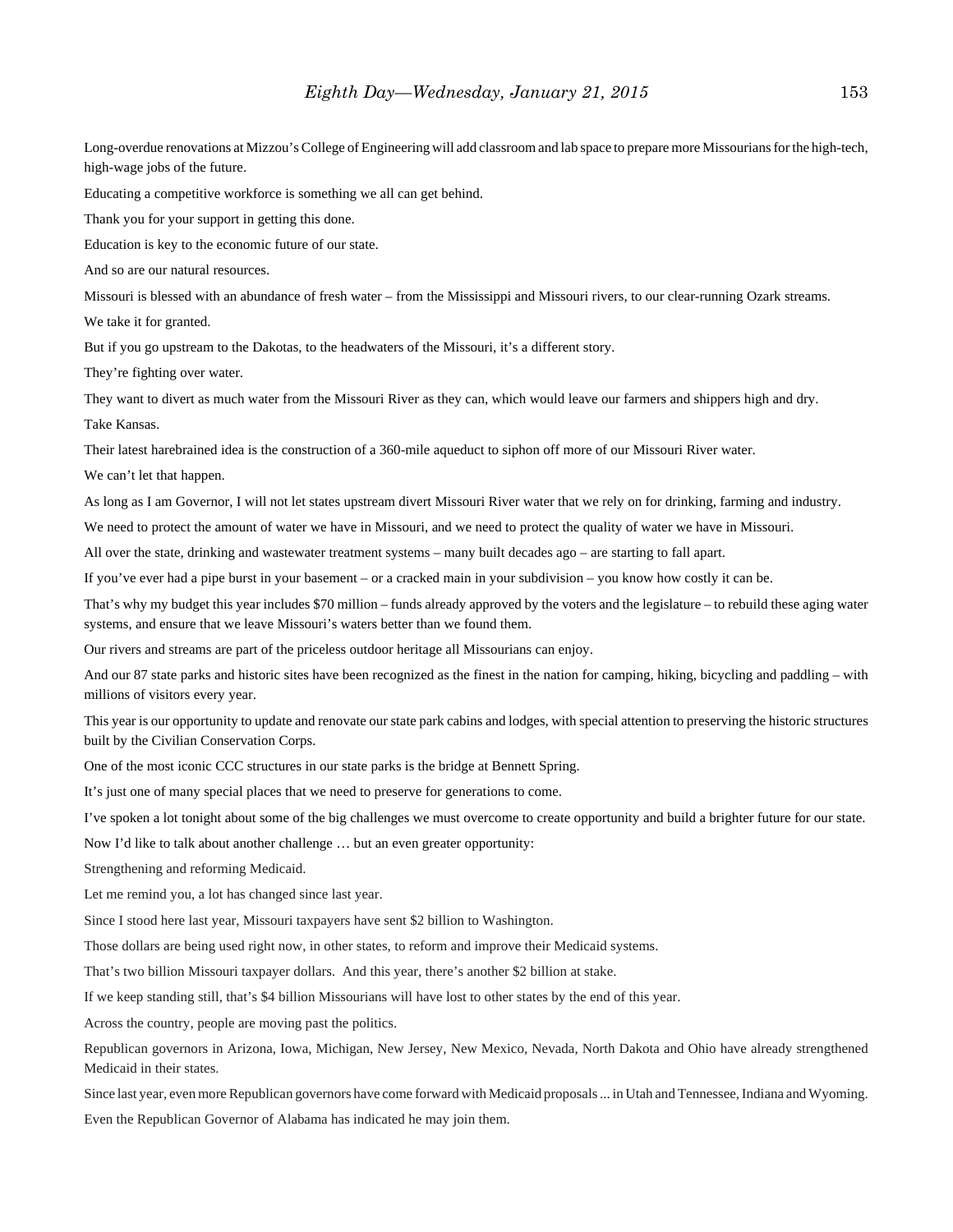Many states are pursuing innovative reforms – demanding personal responsibility, encouraging work and cracking down on fraud.

And they're using our tax dollars to do it.

And where our tax dollars have gone, health care jobs have followed.

States that have strengthened and improved Medicaid have had three times the growth in health care jobs as states that haven't.

Hospitals are often the largest local employers in our communities. But jobs in health care – which comprise one-sixth of the jobs in our total economy – aren't growing like they should.

In fact, in the past year, thousands of Missouri health care jobs have been lost.

Hospitals and clinics have closed. And if we don't take action, more will follow.

Last summer, an official WARN notice was sent to our Department of Economic Development from the CEO at Ozarks Community Hospital in Springfield about impending layoffs.

The CEO explained that his hospital was going to cut 60 jobs in Missouri, but hire 62 new workers across the border in Arkansas.

The CEO wrote – and I quote:

"The reason we are hiring in Arkansas and laying off in Missouri is that Arkansas chose to expand Medicaid … and Missouri did not … I fear that Missouri will never recover the ground it is now losing statewide as a result of political posturing."

End quote.

Folks, this is real. The time to move forward is now.

It's also really important to remember that standing still on Medicaid has a human cost.

The 300,000 Missourians who would get health care if we moved forward are your friends and neighbors.

13,000 of them are veterans ... 50,000 are people struggling with mental illness or substance abuse ...

And tens of thousands more are working Missourians who live below the poverty line. Because they are working, they earn too much to get Medicaid. But they can't afford to buy health insurance on their own.

Let's work together … rise above the same old partisan fights of years ago and strengthen and reform Medicaid this year.

You know that when we work together, we can make a real difference. Just look at what we've done to strengthen our mental health system. We passed landmark legislation to help children with autism.

We're building a state-of-the art mental hospital in Fulton, replacing one that opened in 1851.

We put mental health professionals in community health centers to work hand-in-hand with local law enforcement. Together, they're helping thousands of vulnerable Missourians with chronic mental illness get the treatment they need.

And for the first time in 20 years, there is no longer an agonizing wait – of weeks, months, or even years – for in-home services for low-income Missourians with developmental disabilities.

That's what happens when we work together.

Those of us in state government understand its role in protecting the vulnerable … preserving the peace … fostering greater economic opportunity … and educating our children.

And yet, many Missourians have grown cynical about state government's ability to help them better their own lives.

That's because they believe the system is rigged against them … favoring the wealthy and well-connected … while ignoring hard-working folks driving trucks, waiting tables, stocking shelves … just trying to make ends meet.

Like I said before, Missourians don't expect something for nothing.

But they do expect a fair shake … and they deserve it.

What good are we to the people who elected us ... if they can't trust us to represent their best interests?

That is exactly why we need ethics reform.

I've talked about it … right here … every year that I have been Governor.

We have the weakest ethics laws in the nation.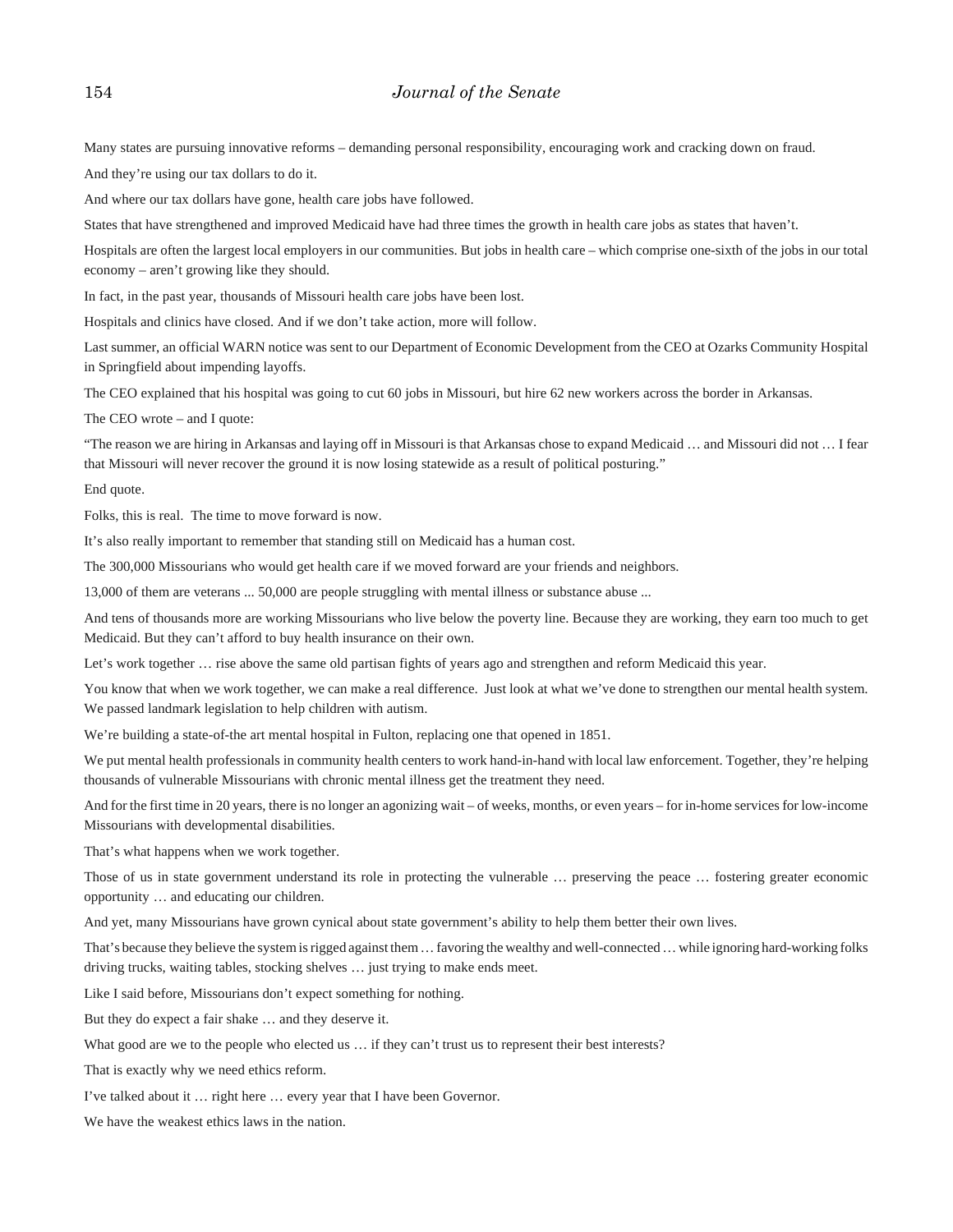It's not fair … it's not right … and you and I know it.

Every day we don't act, the public's confidence in us continues to erode.

No more excuses. Let's get a meaningful ethics reform bill to my desk.

When we work together, we can achieve great things for the people of our state.

Last week I was at the Detroit Auto Show, where Missouri's award-winning trucks and vans once again took center stage.

Today, our automotive comeback may seem like it was always inevitable. But back in 2009, it was anything but.

The national recession and competition from overseas had dealt a crippling blow to our auto industry. By the time I took office, plants were closed – or closing – in Hazelwood ... south St. Louis … north St. Louis … and Fenton.

There were rumors that Ford's Kansas City Assembly Plant – and 4,000 hard-working folks employed there – might be next.

I was not about to let that happen.

As long as cars were going to be made somewhere, I was determined to make sure it was Missourians who were building them.

The first executive order I signed was to create an automotive jobs task force. We also ramped up our investments in workforce training.

But to secure the future of next-generation automotive manufacturing in our state – we had to do more.

That's why, when we couldn't get it done in regular session in 2010, I called a special session to pass strategic, fiscally responsible legislation that would ultimately pull our auto industry back from the brink.

And when it passed, I signed it right there in Claycomo with the hardworking men and women of Local 249.

So, it's no accident that soon, more vehicles will be rolling off the line at Claycomo than any other Ford plant in the world.

It's no accident that General Motors' plant in Wentzville continues to expand to build the award-winning Chevy Colorado and the GMC Canyon.

And it's no accident that Motor Trend's top three trucks of 2015 are all built right here in the Show-Me State.

Ford, GM and more than 60 automotive suppliers have invested more than \$2 billion in Missouri since 2010.

You think bringing auto manufacturing back in the Heartland was an easy lift? It wasn't.

It required passage of two pieces of legislation during that special session. And one of them passed by just two votes.

Many said it wouldn't get done. They were wrong.

There are 24 members who voted for both bills who are still serving in the legislature today, including then-Speaker Ron Richard.

Four of them are now your leaders – President Pro Tem Tom Dempsey, Senate Minority Leader Joe Keaveny, House Minority Leader Jake Hummel and Speaker of the House John Diehl.

These weren't easy votes for everyone at the time.

But it was the right thing to do.

So if you want to get ahead around here?

Do the right thing.

Reach across the aisle.

Together we can do great things for our state.

But the real credit for rebuilding our auto industry goes to the workers.

We are joined by some of them tonight – the men and women of the UAW.

Today's high-tech vehicles are not your parents' trucks and vans. Building them takes a level of skill and craftsmanship that is quite simply extraordinary.

You build the strongest, toughest vehicles in the world – and you're making the Show-Me State the national leader in automotive excellence and innovation.

Your work ethic is second to none.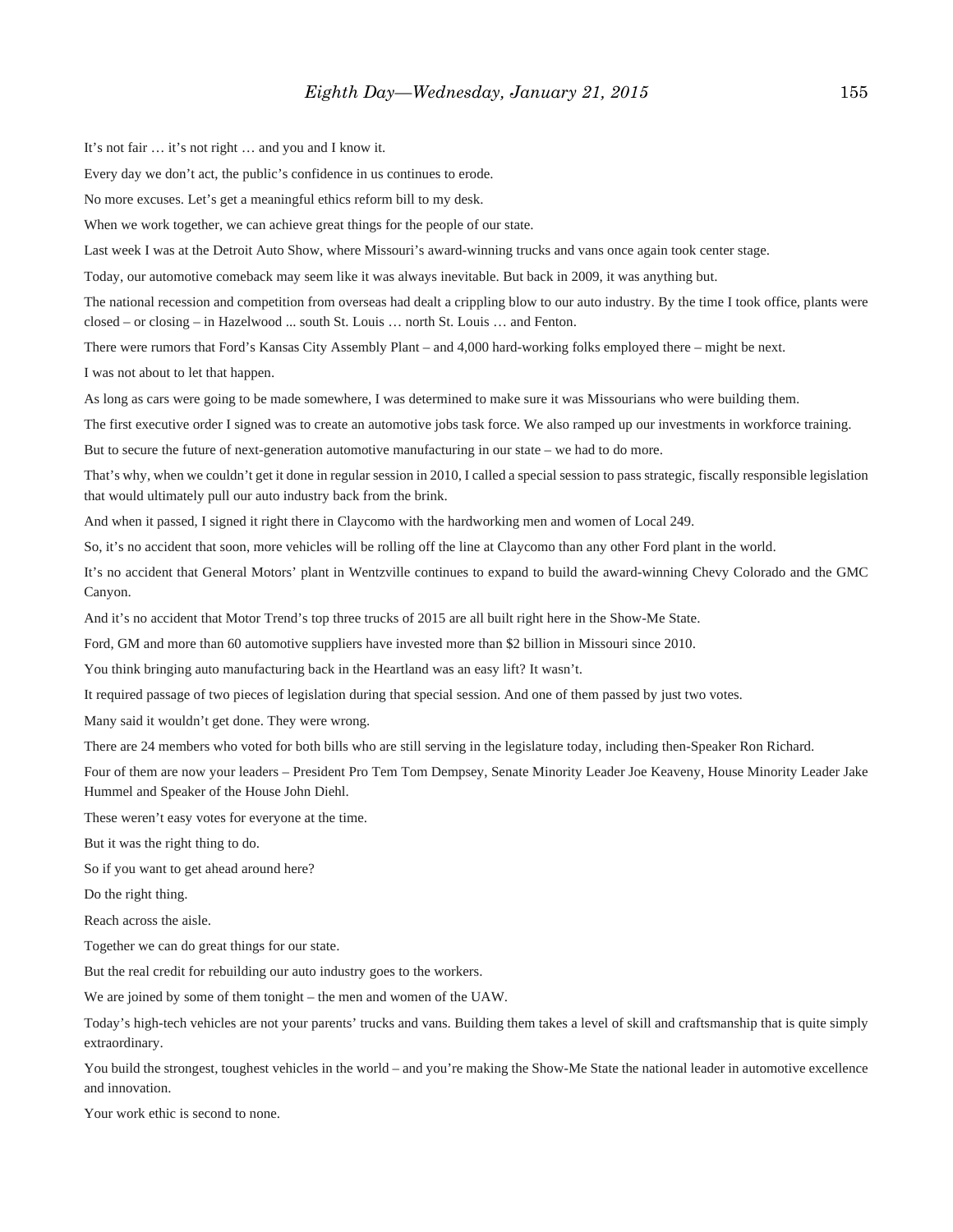Your product is the best in the world.

You make Missouri proud.

Because of the work we did together ... these men and women have the dignity of a good, family-supporting job.

Those paychecks cover more than monthly bills. They help folks buy cars and houses. They pay for books and baseball gloves … computers and college tuition. And put something in the collection plate on Sunday.

And it was made possible by the decisions made in this building.

This, my friends, is what public service is all about.

This is why we're here.

To create real opportunity … that leaves no one behind.

The fact is: our state works best when everyone has an opportunity to succeed.

Every college student in our state deserves the opportunity to earn a degree that prepares them to compete in a global economy… and enter the workforce without a mountain of debt …

Every parent in our state deserves the opportunity to get a job that pays enough to provide for their families … and save a little, too.

Every farmer who wakes up before sunrise and works past sunset deserves a chance to sell his crops not just around the country … but around the globe.

And every Missourian … every Missourian … deserves a government worthy of their trust.

That's what is expected of us.

We must demand it of ourselves … and each other.

I believe that we're all here for the same reasons … which brings us right back to the values instilled in me as a Scout: to do our duty … to God and our country … to help other people at all times … and to leave things better than we found them.

Working together we will build a stronger Missouri for everyone … and leave our great state a better place than we found it.

Our time is short.

Let's make the most of it.

Thank you … and God Bless.

On motion of Senator Richard, the Joint Session was dissolved and the Senators returned to the Chamber where they were called to order by Senator Pearce.

## **RESOLUTIONS**

Senator Onder offered Senate Resolution No. 114, regarding the Veterans of Foreign Wars Post 5327, Wentzville, which was adopted.

Senator Curls offered Senate Resolution No. 115, regarding the Heartland Fabrication and Machine, Incorporated, Raytown, which was adopted.

Senator Sifton offered Senate Resolution No. 116, regarding Beverly Strohmeyer, St. Louis, which was adopted.

Senator Kehoe offered Senate Resolution No. 117, regarding Linda K. Patton, Russellville, which was adopted.

Senator Richard offered Senate Resolution No. 118, regarding Michelle Gautz, Sarcoxie, which was adopted.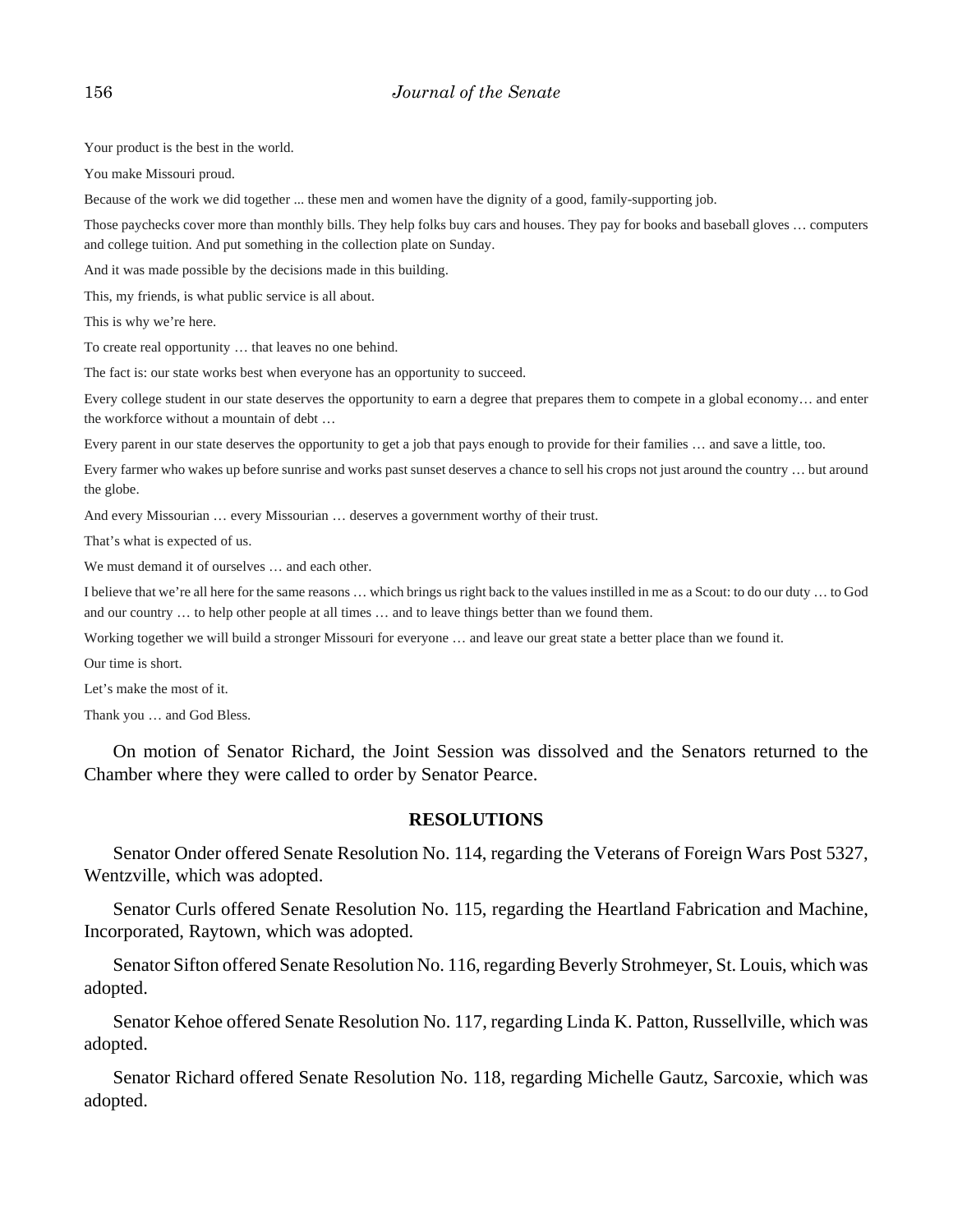Senator Riddle offered Senate Resolution No. 119, regarding Joseph Earl Schmitt, Marthasville, which was adopted.

Senator Richard offered Senate Resolution No. 120, regarding Robert "Bob" Evans, Carthage, which was adopted.

# **INTRODUCTIONS OF GUESTS**

Senator Pearce introduced to the Senate, Advisors Laura Fisher and Nicolette Yevich; and Students Lauren Kramm, Shelbi Becker, Kyle Schenwerk, Zach Andrews, Keely Zimmerman, Brennen Hurley, Lindsay Smith, Madison Lester and Jamall Williams, Central Methodist University, Fayette.

Senator Onder introduced to the Senate, Erin Williams, Sara Henderson and Mark Crank, O'Fallon.

Senator Richard introduced to the Senate, members of the Missouri Society of Certified Public Accountants: Sondra DePriest, Savannah; Sonny Evers, Eldon; Ven Houts and Jim O'Hallaron, Kirkwood; Dave Myers, Rogersville; Nick Myers, Joplin; Dave Ruth, Randy Hilger, Art Seltzer, and Kathy Meyer, St. Louis; Chuck Robb, Kansas City; John Sheehan, Jefferson City; Gary Johnson, Cape Girardeau; and John Moroney, Fenton.

Senator Holsman introduced to the Senate, Greg Kratofil, Kansas City.

Senator Wallingford introduced to the Senate, Julia Pittman, Pleasant Hill.

Senator Sater introduced to the Senate, former State Representative Roy Holand, Springfield.

Senator Romine introduced to the Senate, Emily Snyder, Springfield.

On motion of Senator Richard, the Senate adjourned under the rules.

# SENATE CALENDAR  $\overline{\phantom{a}}$

# NINTH DAY–THURSDAY, JANUARY 22, 2015  $\overline{\phantom{a}}$

# FORMAL CALENDAR

## SECOND READING OF SENATE BILLS

SB 51-Onder SB 52-Schaaf SB 53-Schaaf SB 54-Munzlinger SB 55-Munzlinger SB 56-Munzlinger

SB 57-Dixon SB 58-Dixon SB 59-Dixon SB 60-Chappelle-Nadal SB 61-Chappelle-Nadal SB 62-Chappelle-Nadal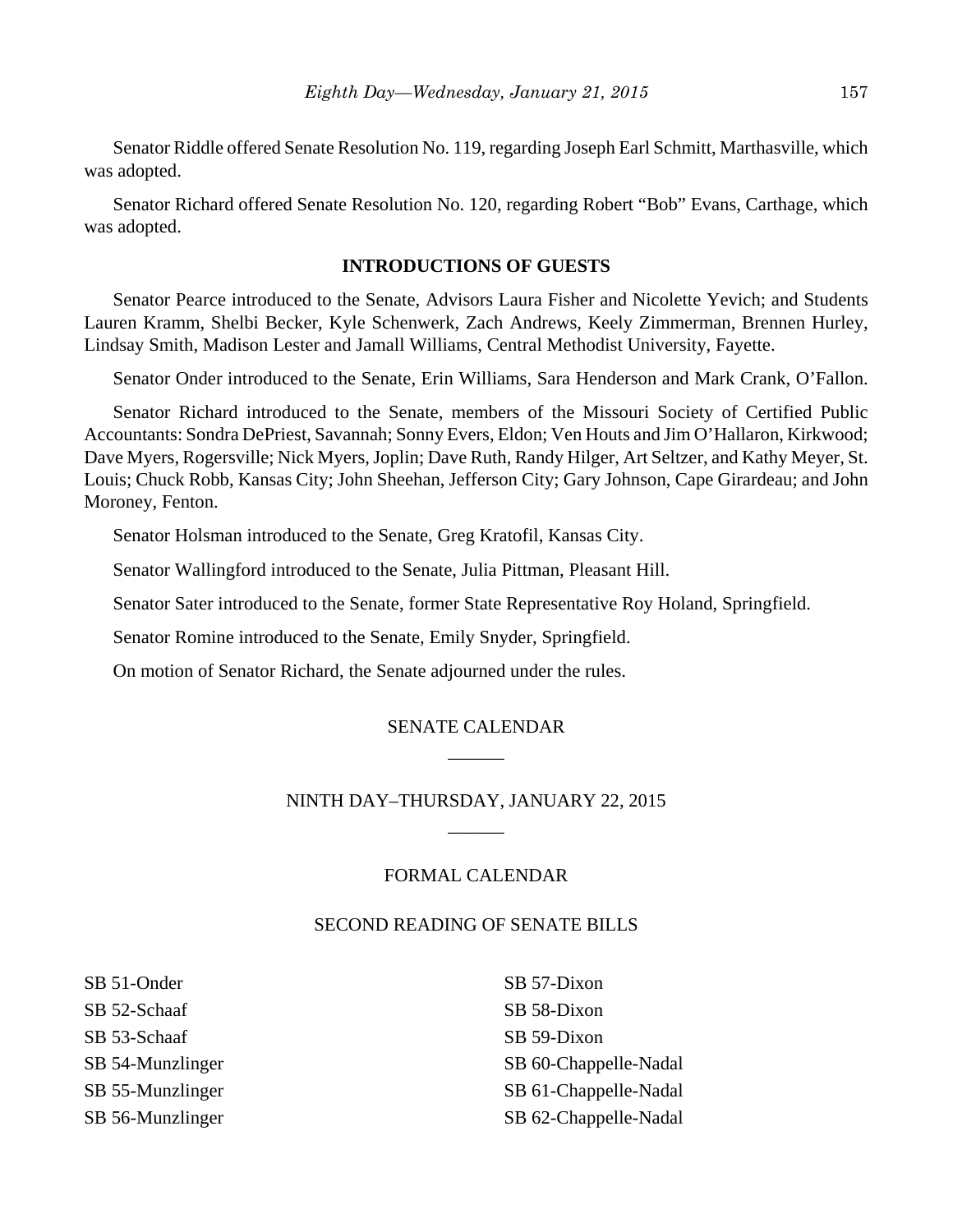SB 63-Sater SB 64-Emery SB 65-Emery SB 66-Emery SB 67-Cunningham SB 68-Romine SB 69-LeVota SB 70-LeVota SB 71-LeVota SB 72-Nasheed SB 73-Holsman SB 74-Holsman SB 75-Holsman SB 76-Sifton SB 77-Sifton SB 78-Sifton SB 79-Dixon SB 80-Dixon SB 81-Dixon SB 82-Chappelle-Nadal SB 83-Chappelle-Nadal SB 84-Chappelle-Nadal SB 86-Emery SB 87-Emery SB 88-LeVota SB 89-LeVota SB 90-LeVota SB 91-Dixon SB 92-Emery SB 93-Emery SB 94-Emery SB 95-LeVota SB 96-LeVota SB 97-LeVota SB 98-Emery SB 99-LeVota SB 100-LeVota

SB 101-LeVota SB 102-LeVota SB 103-LeVota SB 104-Kraus SB 105-Kraus SB 106-Kraus SB 107-Sater SB 109-Schaefer SB 110-Schaefer SB 111-Schaaf SB 112-Dixon SB 113-Dixon SB 114-Kraus SB 115-Kraus SB 116-Kraus SB 117-Brown SB 118-Brown SB 119-Brown SB 120-Walsh SB 121-Walsh SB 122-Walsh SB 123-Schupp SB 124-Schupp SB 125-Schupp SB 126-Brown SB 127-Brown SB 128-Brown SB 129-Brown SB 130-Walsh and Schupp SB 131-Parson SB 132-Parson SB 133-Parson SB 134-Holsman SB 135-Holsman SB 136-Sifton SB 137-Parson SB 138-Parson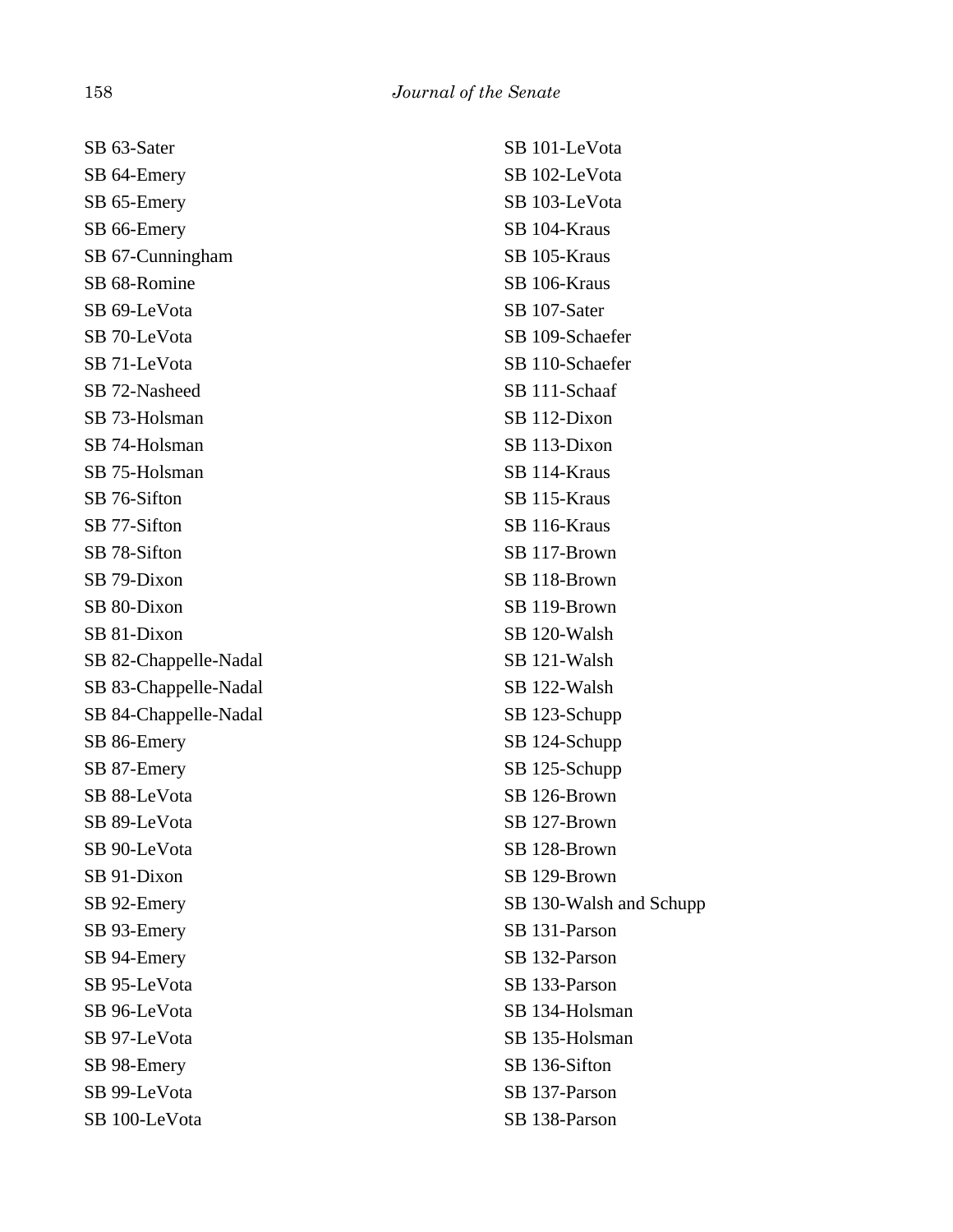| SB 139-Parson and Kehoe | SB 176-Schmitt             |
|-------------------------|----------------------------|
| SB 140-Parson           | SB 177-Munzlinger          |
| SB 141-Parson           | SB 178-Munzlinger          |
| SB 142-Romine           | SB 179-Sater               |
| SB 143-Romine           | SB 180-Chappelle-Nadal     |
| SB 144-LeVota           | SB 181-Curls               |
| SB 145-Pearce           | SB 182-Curls               |
| SB 146-Pearce           | SB 183-Curls               |
| SB 147-Schaaf           | SB 184-LeVota              |
| SB 148-Parson           | SB 185-LeVota              |
| SB 149-Parson           | SB 186-Curls               |
| SB 150-Parson           | SB 187-Curls               |
| SB 151-Sater            | SB 188-Curls               |
| SB 152-Wallingford      | SB 189-Curls               |
| SB 153-Wallingford      | SB 190-Curls               |
| SB 154-Wallingford      | SB 191-Curls               |
| SB 155-Nasheed          | SB 192-Munzlinger          |
| SB 156-Nasheed          | SB 193-LeVota              |
| SB 157-Wallingford      | SB 194-Richard and Holsman |
| SB 158-Schaefer         | SB 195-Schmitt             |
| SB 159-Parson           | SB 196-Schaaf              |
| SB 160-Brown            | SB 197-Brown               |
| SB 161-Nasheed          | SB 198-Brown               |
| SB 162-Nasheed          | SB 199-Dixon               |
| SB 163-Nasheed          | SB 200-Dixon               |
| SB 164-Sifton           | SB 201-Dixon               |
| SB 165-Nasheed          | SB 202-Dixon               |
| SB 166-Nasheed          | SB 203-Dixon               |
| SB 167-Schaaf           | SB 204-Parson              |
| SB 168-Munzlinger       | SB 205-Parson              |
| SB 169-Schaaf           | SB 206-Parson              |
| SB 170-Kraus            | SB 207-Pearce              |
| SB 171-Romine           | SB 208-Sater               |
| SB 172-Romine           | SB 209-Sater               |
| SB 173-Romine           | SB 210-Schaefer            |
| SB 174-Schmitt          | SB 211-Walsh and Dixon     |
| SB 175-Schmitt          | SB 212-Walsh               |
|                         |                            |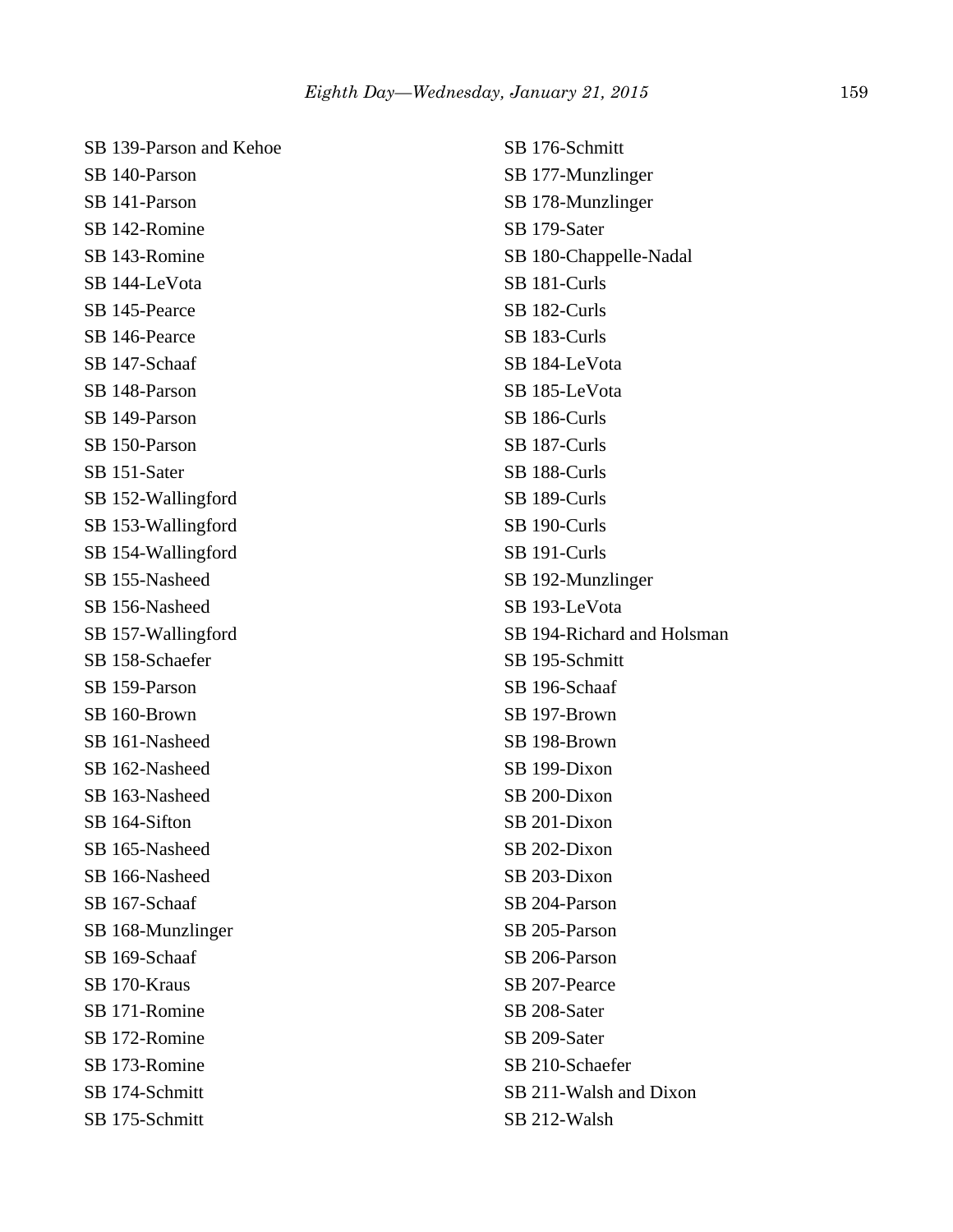SB 213-Wallingford SB 214-Pearce SB 215-Nasheed SB 216-Keaveny SB 217-Riddle SB 218-Riddle SB 219-Wallingford SB 220-Kehoe SB 221-Schatz SB 222-Schatz SB 223-Schatz SB 224-Romine and Dixon SB 225-Romine SB 226-Emery SB 227-Emery SB 228-Curls SB 229-Curls SB 230-Romine SB 231-Kehoe SB 232-Kehoe SB 233-Kehoe SB 234-Kehoe SB 235-Dixon SB 236-Keaveny SB 237-Keaveny, et al SB 238-LeVota SB 239-Brown SB 240-Keaveny and Schaaf SB 241-Keaveny SB 242-Dixon SB 243-Schmitt SB 244-Schmitt SB 245-Hegeman SB 246-Hegeman SB 247-Sifton SB 248-Schaefer SB 249-Holsman

SB 250-Onder SB 251-Onder SB 252-Romine SB 253-Romine SB 254-Kraus SB 255-Schaaf and Holsman SB 256-Sater and Nasheed SB 257-Sater SB 258-Wallingford SB 259-Wallingford SB 260-Schaefer SB 261-Schaefer SB 262-Schaefer SB 263-Schaefer SB 264-Schaefer SB 265-Schaefer SB 266-Schaefer SB 267-Schaefer SB 268-Pearce SB 269-Nasheed SB 270-Nasheed SB 271-Silvey SB 272-Riddle, et al SB 273-Riddle SB 274-Schupp SB 275-Schupp SB 276-Walsh SB 277-Walsh SB 278-Schatz SB 279-Brown SB 280-Keaveny SB 281-Silvey SB 282-Parson SB 283-Kehoe SB 284-Munzlinger SB 285-Kehoe SB 286-Schaaf